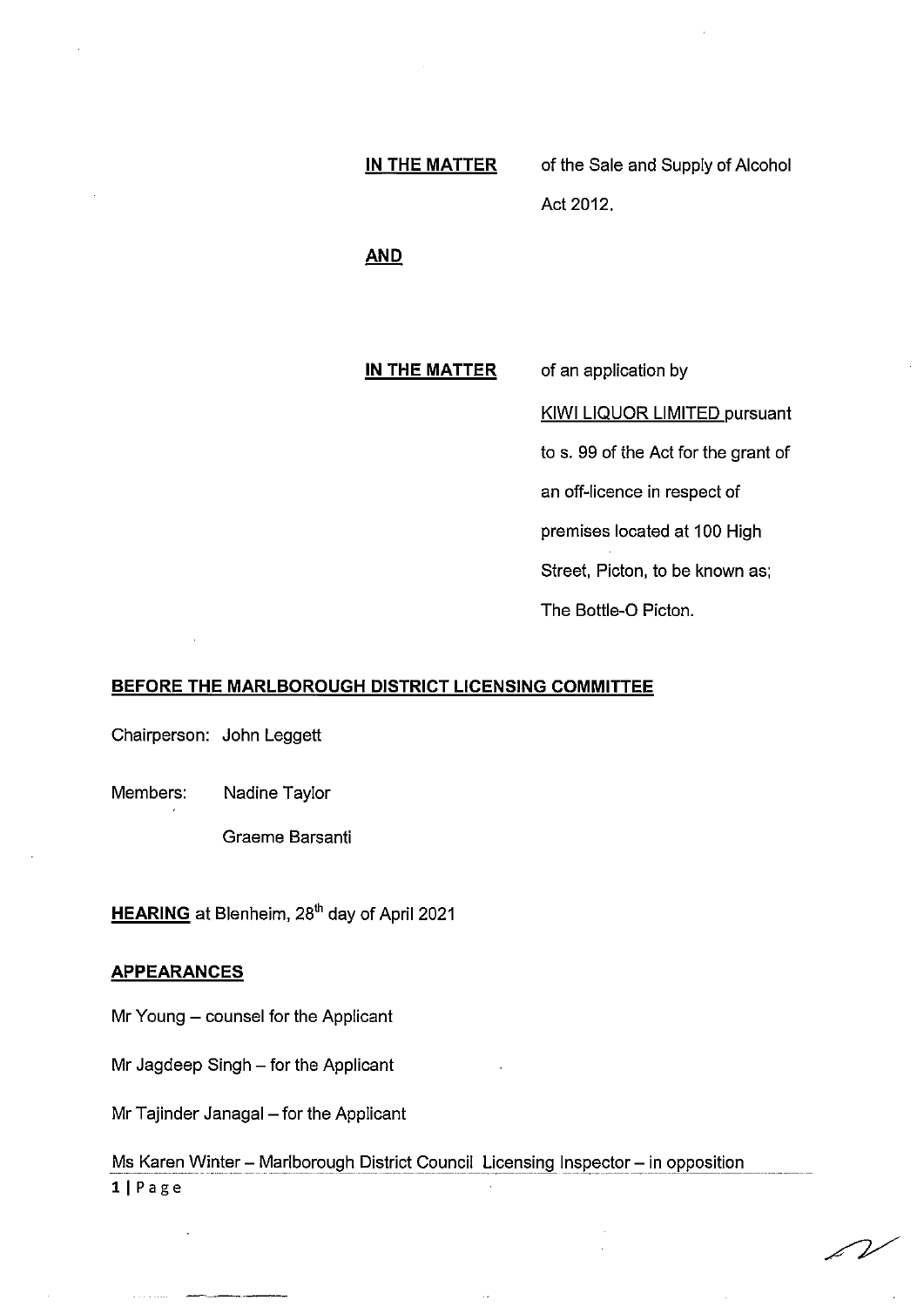Ms Coral Hedley  $-$  for the Medical Officer of Health  $-$  in opposition

Dr Andrew Lindsay - in support of Ms Hedley

 $Ms$  Coral McIntosh  $-$  in support of Ms Hedley

Ms Vanessa Eade representing Te Atiawa O Te Waka-a-Māui Trust - witness for Medical Office of Health

Ms Gemma McKinley - Māori Warden - witness for Medical Officer of Health

Ms Robyn Rodgers - Secretary of Marlborough Creative Artisan Cooperative - in opposition

 $Mrs$  Helen Powell  $-$  in opposition

Ms Marianne Govaerts - Shop manager for St Vincent de Paul - in opposition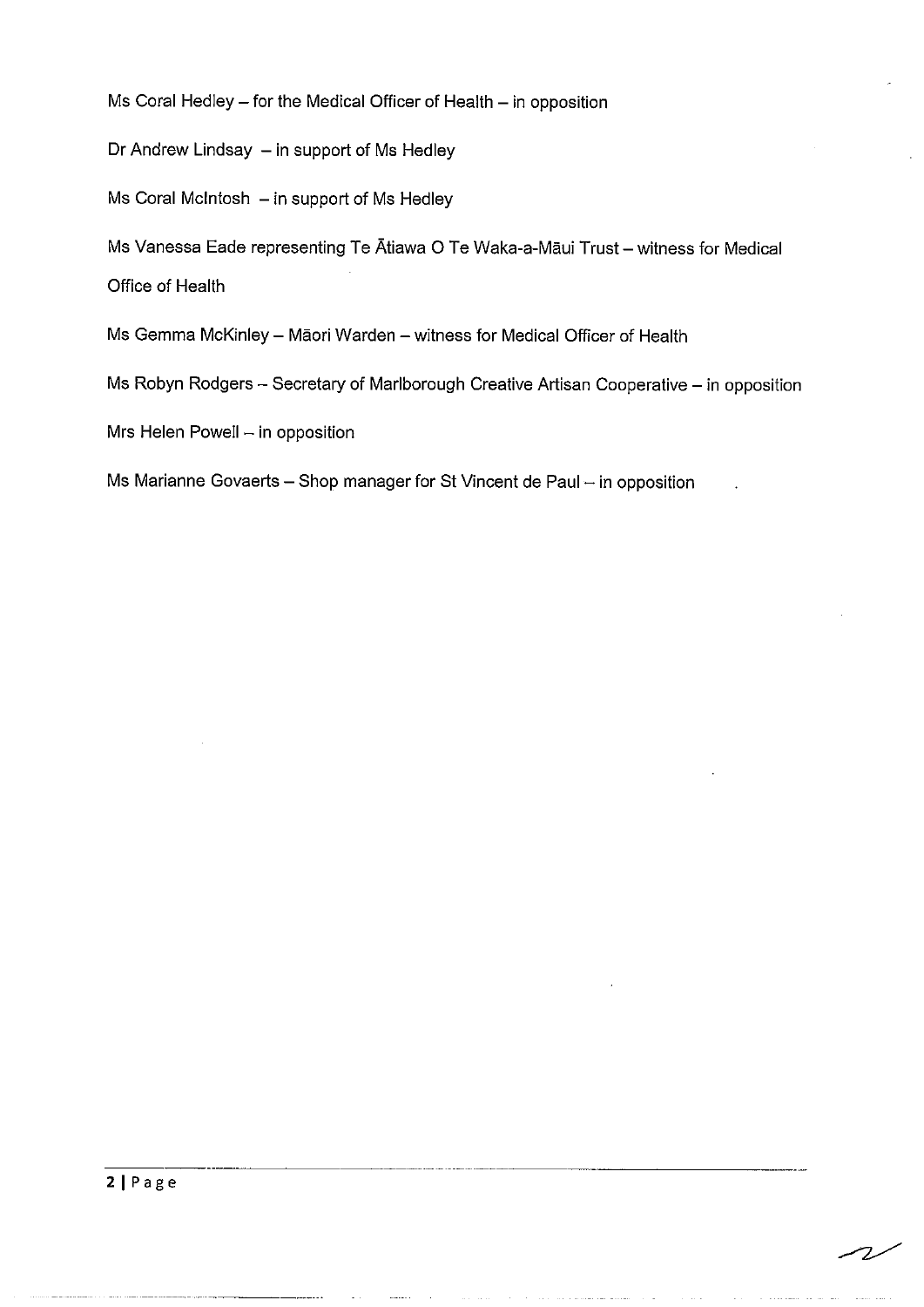# **DECISION OF THE MARLBOROUGH DISTRICT LICENSING COMMITTEE**

# **Introduction**

- 1. Before the Marlborough District Licensing Committee (the Committee) is an application for the grant of an off-licence pursuant to section 99 of the Sale and Supply of Alcohol Act 2012 (the Act), in respect of premises situated at 100 High Street, Picton (the premises), to be known as The Bottle-0.
- 2. The Applicant is Kiwi Liquor Limited (the Applicant). The application was filed with Marlborough District Council on the 22<sup>nd</sup> day of September 2020. The company known as Kiwi Liquor Limited has two (2) directors (both shareholders) who are - Jagdeep Singh and Tajinder Janagal, both of Auckland. An off-licence may be issued for this kind of premise because it meets the description found at section 32(1)(b) of the Act. Mr Singh holds a current managers certificate issued by Auckland Council on 14 December 2020. The Applicant's experience with licensed premises is subject to challenge by the agencies.
- 3. The premises are located at 100 High Street, Picton.
- 4. The premises form part of the complex known as Mariners' Mall. The mall contains a supermarket outlet (which has an off-licence), retail shop, a cafe, children's play area and business known as 'Shipwrecks'.
- 5. The proposed site is located near a number of sensitive sites which were identified by the applicant in its application:

|           | Site                        | Distance from the premises (Applicants estimates) |
|-----------|-----------------------------|---------------------------------------------------|
| $\bullet$ | Picton Medical Centre       | 127 metres from the proposed premises             |
| $\bullet$ | Picton Kindergarten         | 294 metres from the proposed premises             |
| $\bullet$ | St Joseph's Catholic Church | 197 metres from the proposes premises             |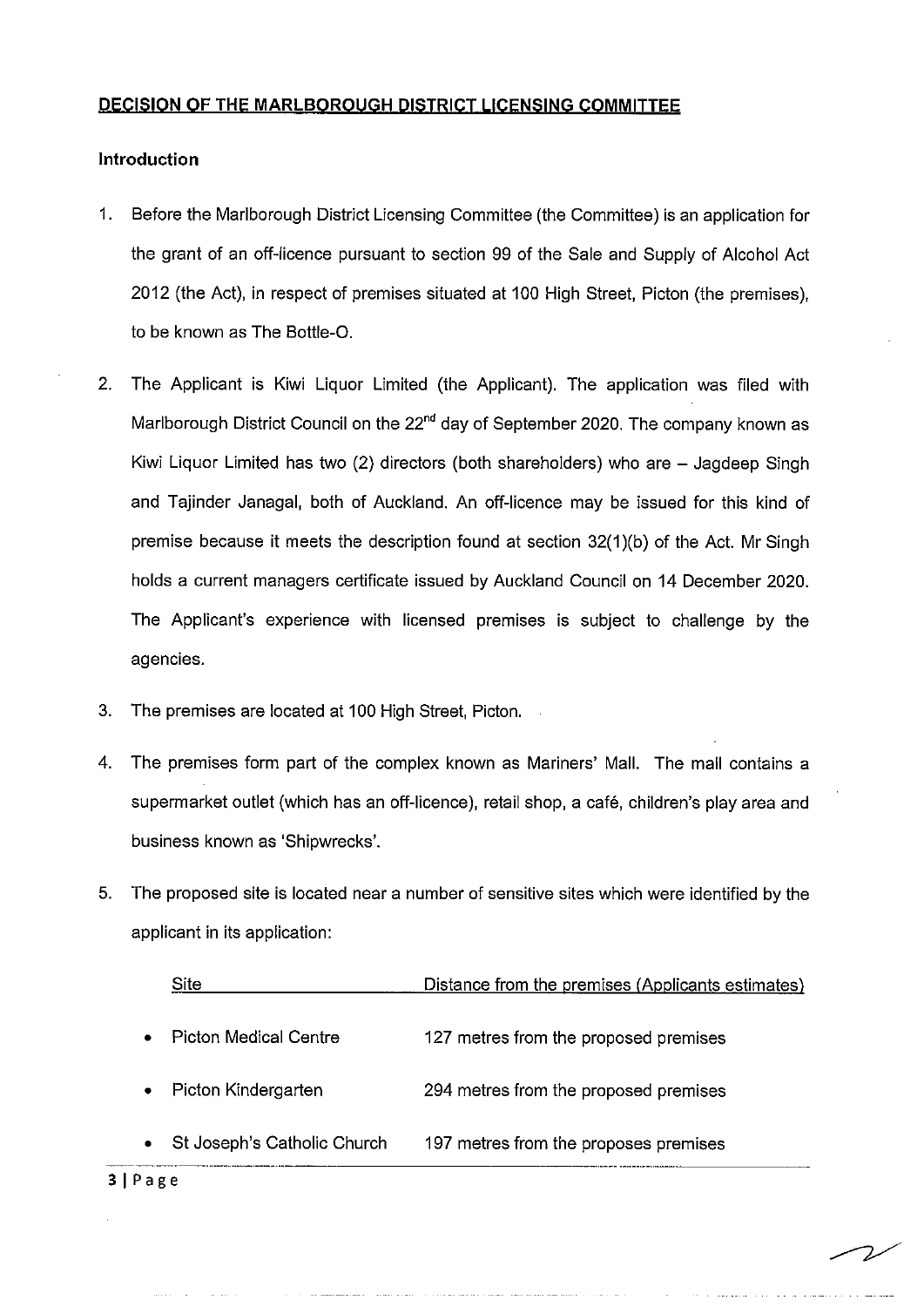- 6. The Licensing Inspector identified other sensitive sites:
	- Shipwrecks' playground and after school care immediately adjacent
	- St Vincent de Paul shop 120 metres
	- Picton Library 52 metres
	- Te Atiawa Pouwhenua  $-33$  metres
	- Picton Skate Park 223 metres
- 7. There is off-road parking immediately adjacent to the premises including the mall carpark.
- 8. The premises has three doors fitted to the exterior. One of these doors opens to the footpath on High Street and an adjacent sliding door also opens to the footpath on High Street. The third door opens onto an accessway into the mall.
- 9. The proposed premises is not within the Alcohol Control Area as described in the Alcohol Control Bylaw 2018.
- 10. A Building Certificate has been issued for the premises. The proposed use of the premises meets the requirements of the Resource Management Act 1991 and the Building Code.
- 11. The Inspector filed a report with the Committee dated the 5<sup>th</sup> of February 2021 in opposition to the grant of the off-licence. The Inspector in the report, lists her opposition to the grant of the off-licence as pursuant to;
	- s. 105(1 )(a) object of the Act,
	- s. 105(1 )(b) suitability of the Applicant
	- s. 105(1)(d) the days on which and the hours during which the applicant proposes to sell alcohol

s. 105(1)(h) amenity and good order ··-··-·· ·----------------- 41Page

 $-2$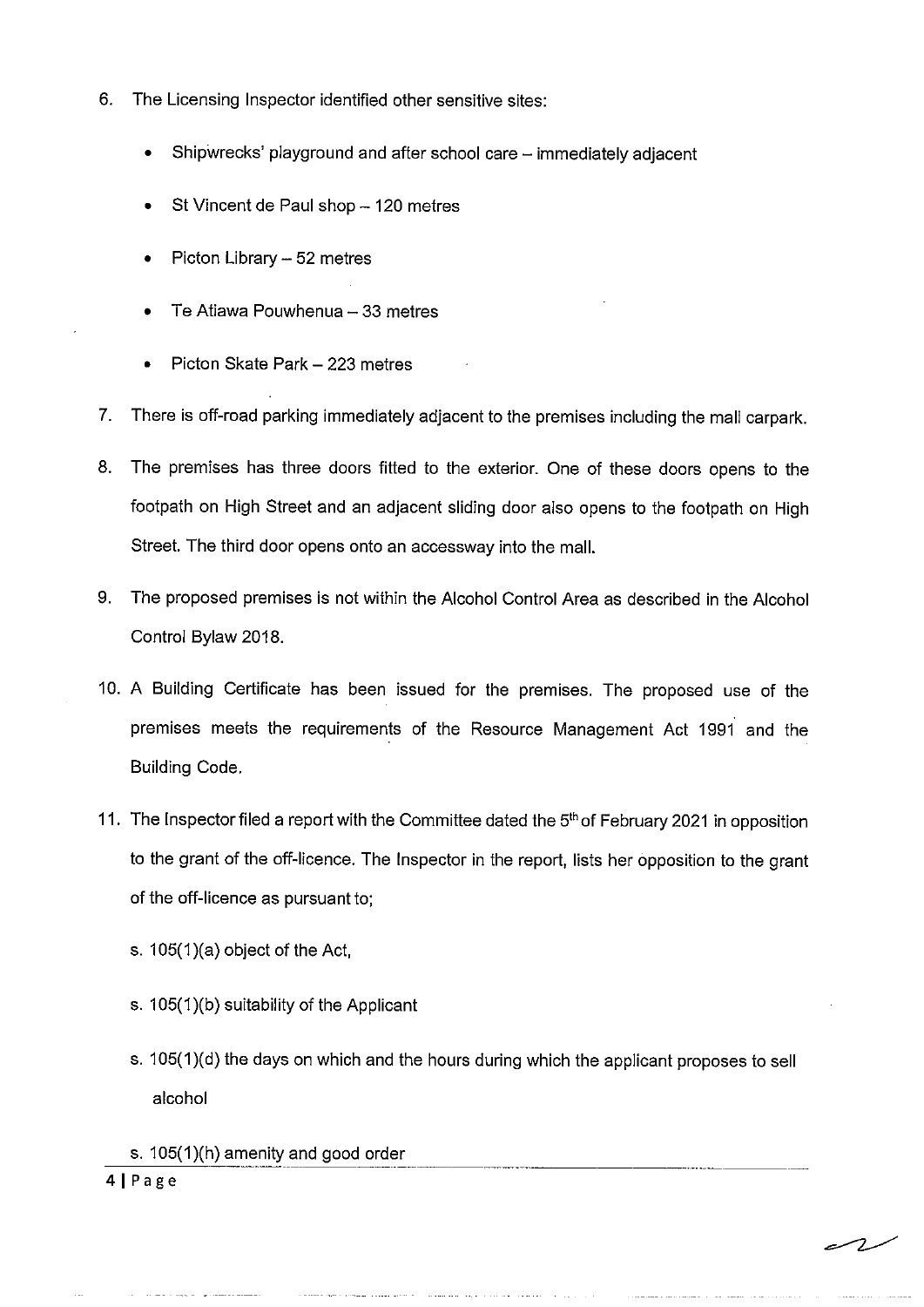- 12. The Medical Officer of Health (MOH) filed a report with the Inspectorate dated the 21st of December 2020, in opposition to the grant of the off-licence. The MOH in its report, listed the grounds for their opposition to the grant of the off-licence as:
	- s. 105(1 )(a) object of the Act
	- s. 105(1)(b) suitability of the Applicant
	- s. 105(1)(d) days on which and the hours during which the applicant proposes to sell alcohol
	- s. 105(1)(e) the design and layout of the premises
	- s. 105(1 )(h) amenity and good order
- 13. The New Zealand Police (the Police) advised the Licensing Officer that it has no objection to the grant of the off-licence. The Police made no appearance at the hearing.

# **The Law**

- 14. Section 3 states the purpose of the Act as follows:
	- (1) The purpose of Parts 1 to 3 and the schedules of this Act is, for the benefit of the community as a whole,  $-$ 
		- (a) to put in place a new system of control over the sale and supply of alcohol, with the characteristics stated in subsection (2); and
		- (b) to reform more generally the law relating to the sale, supply, and consumption of alcohol so that its effect and administration help to achieve the object of this Act.
		- (c) The characteristics of the new system are that-
		- (d) it is reasonable; and
		- (e) its administration helps to achieve the object of this Act.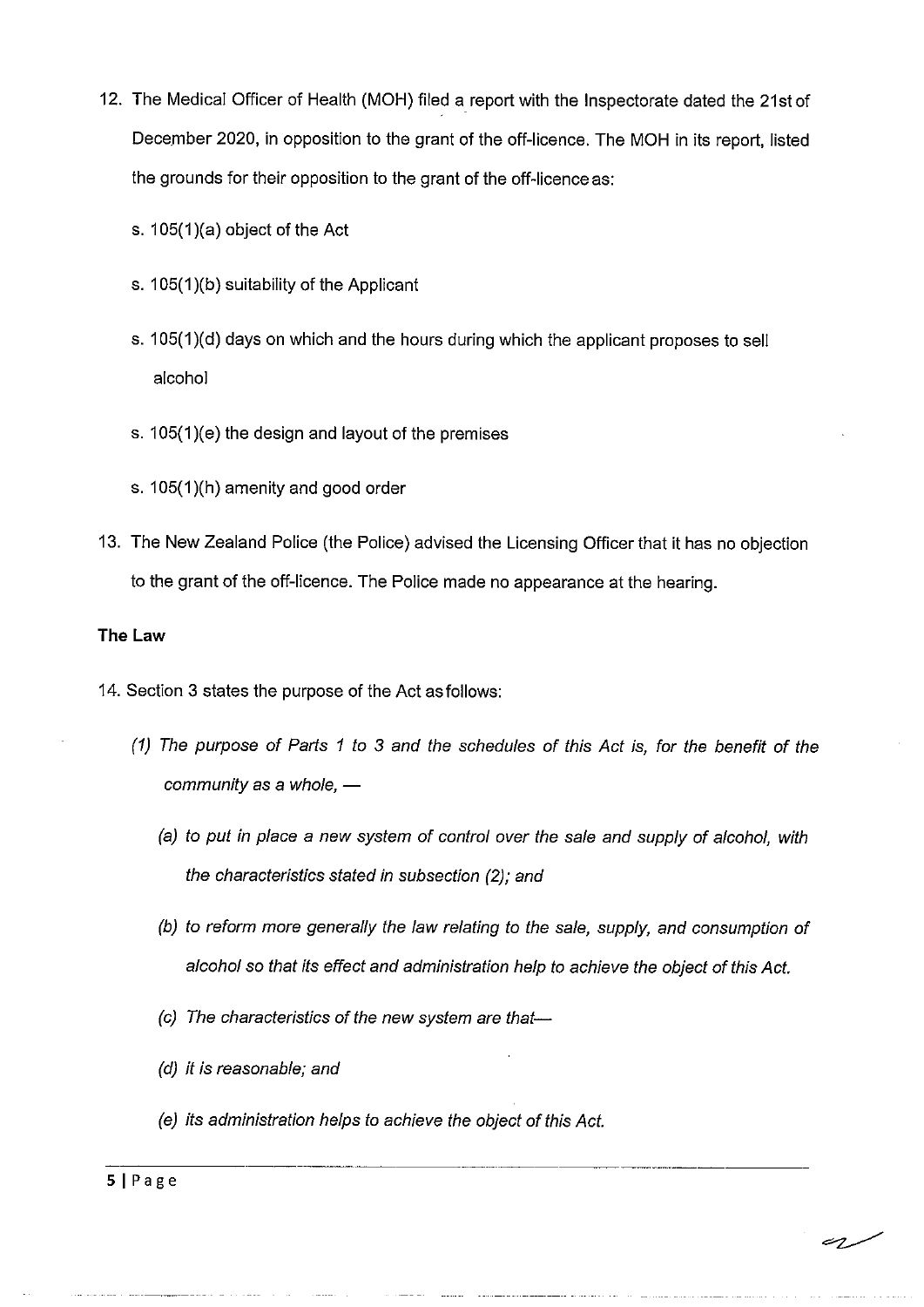- 15. Section 4 states the object of the Act as follows:
	- (1) The object of this Act is that  $-$ 
		- (a) The sale, supply, and consumption of alcohol should be undertaken safely and responsibly; and
		- (b) The harm caused by the excessive or inappropriate consumption of alcohol should be minimised.
	- (2) For the purposes of subsection (1), the harm caused by the excessive or inappropriate consumption of alcohol includes-
		- (a) Any crime, damage, death, disease, disorderly behaviour, illness, or injury, directly or indirectly caused, or directly or indirectly contributed to, by the excessive or inappropriate consumption of alcohol; and
		- (b) Any harm to society generally or the community, directly or indirectly caused, or directly and indirectly contributed to, by any crime, damage, death, disease, disorderly behaviour, illness, or injury of a kind described in paragraph (a).
- 16. Section 105 of the Act states;
	- (1) In deciding whether to issue a license, the licensing authority or the licensing committee concerned must have regard to the following matters:
		- (a) the object of this Act:
		- (b) the suitability of the Applicant:
		- (c) any relevant local alcohol policy:
		- (d) the days on which and the hours during which the Applicant proposes to sell alcohol:
		- (e) the design and layout of any proposed premises: -------------~ ---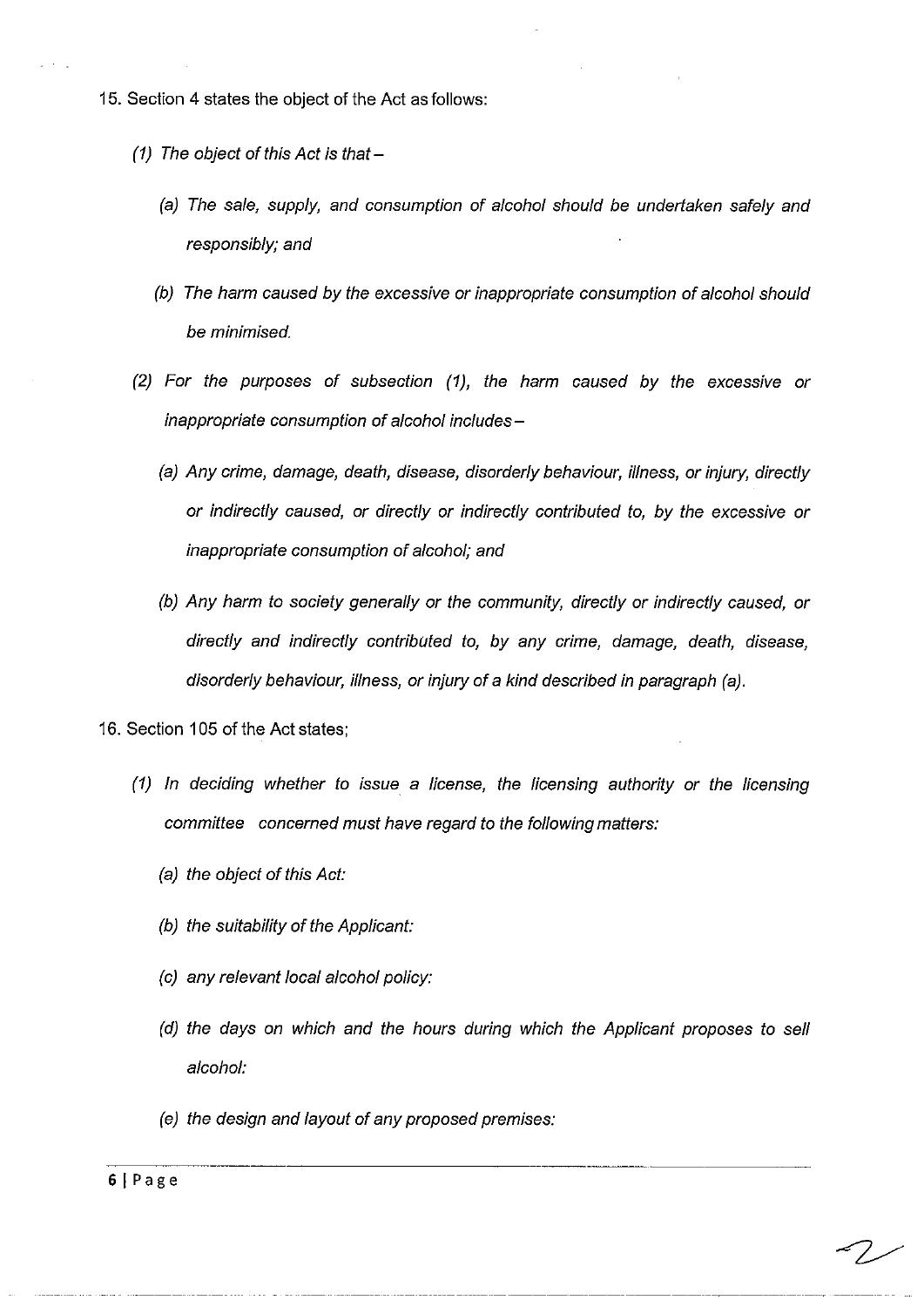- (f) whether the Applicant is engaged in, or proposes on the premises to engage in, the sale of goods other than alcohol, low-alcohol refreshments, non- alcoholic refreshments, and food, and if so, which goods:
- (g) whether the Applicant is engaged in, or proposes on the premises to engage in, the provision of services other than those directly related to the sale of alcohol, low-alcohol refreshments, non-alcoholic refreshments, and food, and if so, which services:
- (h) whether (in its opinion) the amenity and good order of the locality would be likely to be reduced, to more than a minor extent, by the effects of the issue of the licence:
- (i) whether (in its opinion) the amenity and good order of the locality are already so badly affected by the effects of the issue of existing licences that  $-$ 
	- (i) they would be unlikely to be reduced further (or would be likely to be reduced further to only a minor extent) by the effects of the issue of the licence; but
	- (ii) it is nevertheless desirable not to issue any further licences:
- $(j)$  whether the Applicant has appropriate systems, staff, and training to comply with the law:
- (k) any matters dealt with in any report from the Police, an inspector, or a Medical Officer of Health made under section 103

-~---------------· ----

# **The Agencies Position**

17. The Agencies remain unchanged in their respective positions.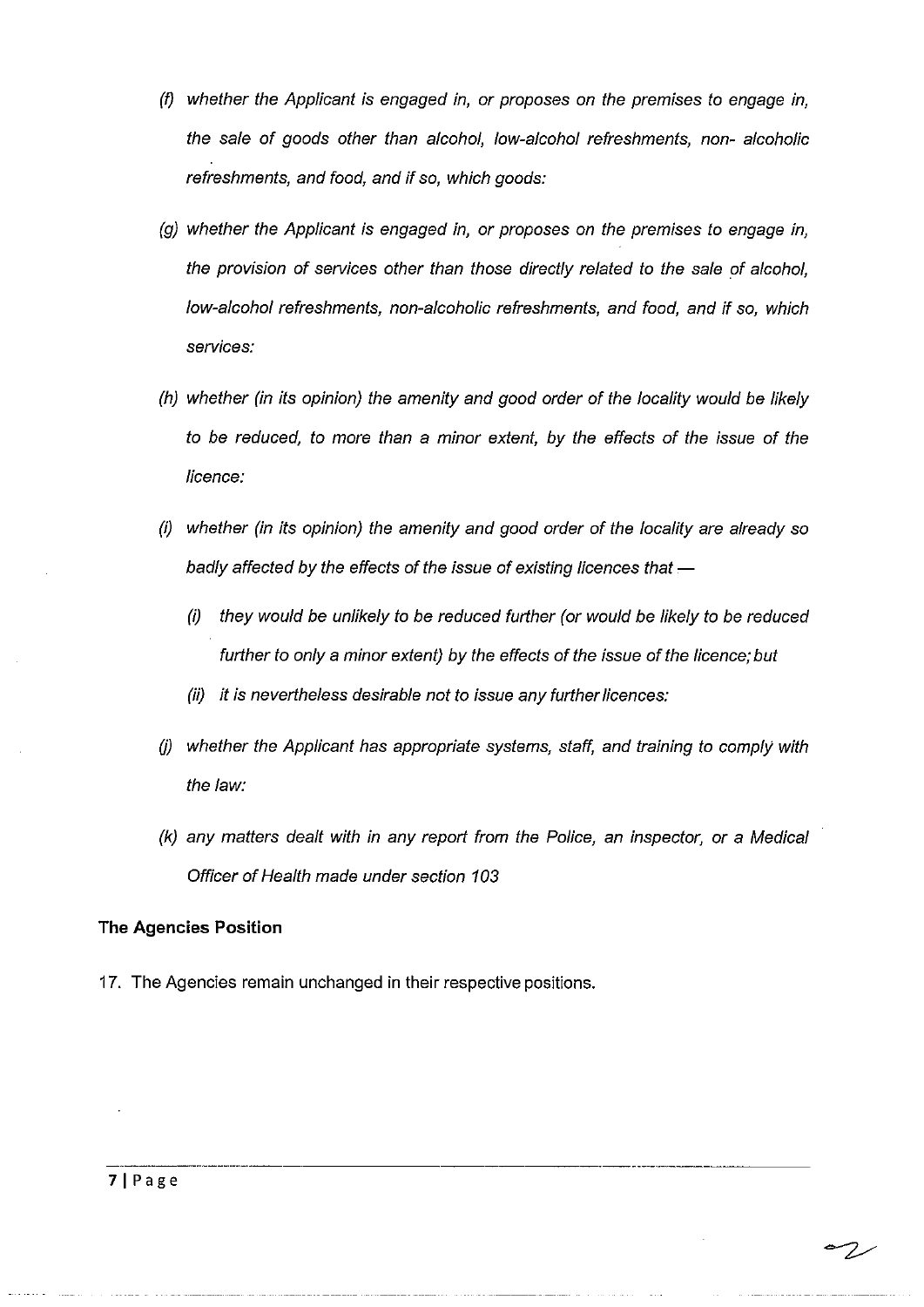#### **Objectors**

- 18. The application was publically notified pursuant to s. 101 of the Act and attracted a number of public objections. Mr Young for the applicant challenged the standing of a number of these objectors, accepting the objections from
	- (i) Mrs Helen Powell
	- (ii) St Vincent de Paul
	- (iii) Marlborough Creative Artisan Cooperative.

Mr Young also accepted Ms Vanessa Eade from Te Atiawa o Te Waka-a-Maui Trust and Gemma McKinley, Maori Warden as witness for MOH.

- 19. There is no general right of objection in s. 102 of the Act. An objector must establish that he/she has an interest in the application greater than the public generally. We accept that the following objectors have no standing for the reasons stated:
	- a) No evidence that the objector resides in geographic proximity: Sharlanarue Ormandy; Angela Cairns, Susan Banyard, Natalie Houlahan, Peter Love, Angela Larrington, Joe Larrington, Toni Brown, Philip Ogg, Holly Spriggs, Cain Woodford, Cheryll Marie T.Villarta, Mohammad Shafiullan, Sandip Keur, Kathy Sewell
	- b) Failing *to* specify which application their objection pertains to: Alistair Drakes, Lisa Henare
	- c) Failing to provide adequate address information: Carol Davies, Gina Williams
- 20. None of these objectors (other than those listed in paragraphs 18(i), (ii) and (iii) above) made an appearance nor provided any explanation for their non-appearance. No weight has been given *to* these objections.

C 7.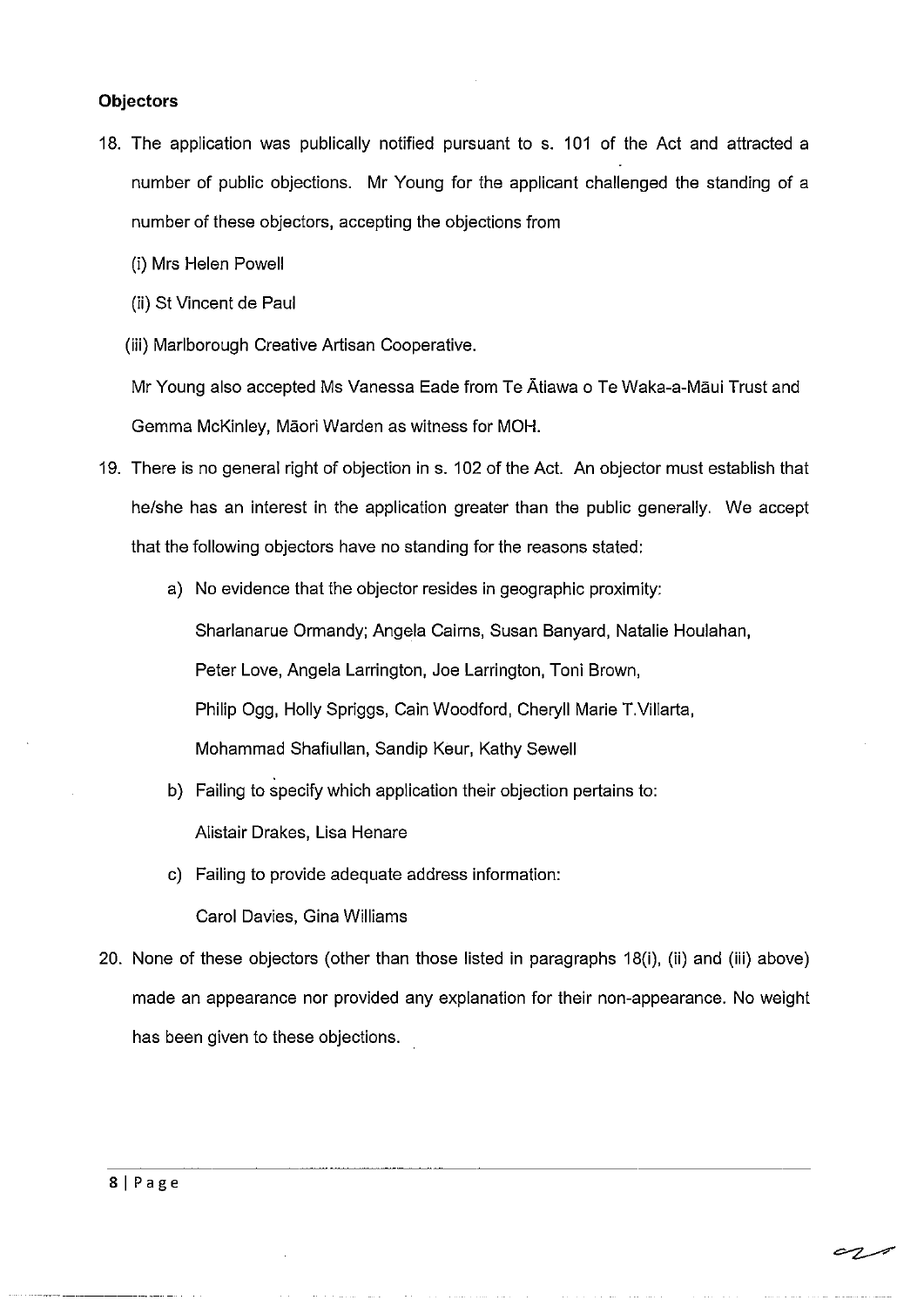#### **Details**

21. Accordingly, and pursuant to s. 202(3) of the Act, the matter was set for determination by the Committee.

# **The Objectors Position**

- 22. Three of the objectors appeared before us,
	- (a) Mrs Helen Powell who confirmed her address as Marina Cove, 53 Waikawa Road, Picton. The distance between the premises and her home address is approximately 700 metres.
	- (b) Mrs Robyn Rodgers appeared on behalf of the Marlborough Creative Artisan Cooperative who are a tenant of Mariners Mall.
	- (c) Ms Marianne Govaerts on behalf of St Vincent de Paul which operates from premises 120 metres from the proposed premises.

#### **Submissions and Evidence**

23. For the sake of expediency and clarity we have mostly paraphrased the submissions, evidence and cross examination of that, where it is relevant to our decision.

# **Case for the Applicant**

- 24. Mr Singh gave evidence on behalf of the applicant. Mr Singh is a Director and 50% shareholder of the applicant.
- 25. From the outset it became clear to the Committee that there were a number of significant changes proposed to the management of the premises, the hours of business, the layout of the premises and use of the exterior walls for advertising when compared to the application filed by the applicant in September 2020. We will deal with this in more detail in this decision. -------~ ---·----·----------------···----~

التواصل التقارب الالتار المدار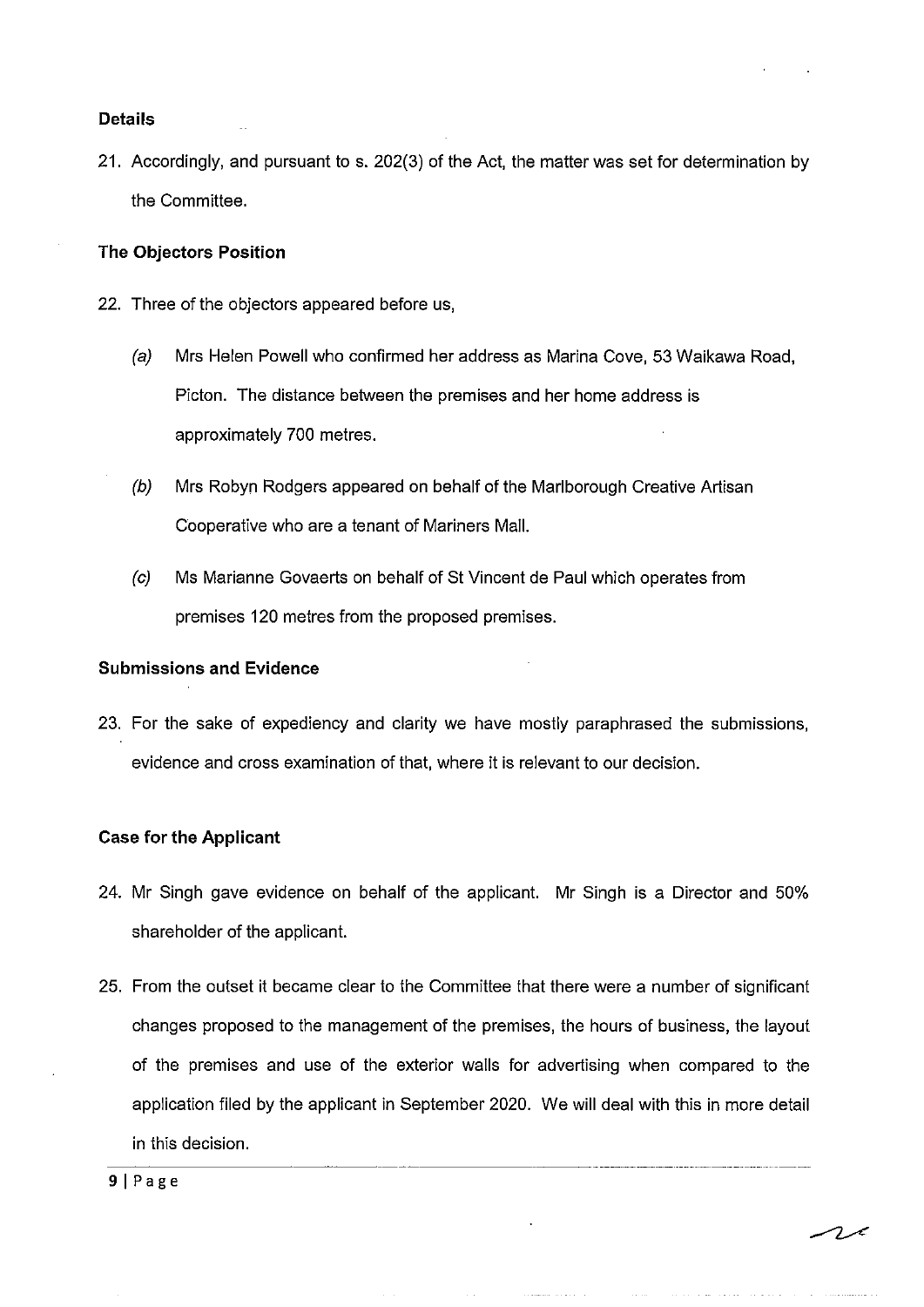- 26. Mr Singh gave evidence that the management of the premises and day to day operation of the business would be in his care and that where necessary he would be relying on mentoring from others.
- 27. Mr Singh holds a Manager's Certificate and stated that he is currently working at his brother's bottle store located in Auckland to gain experience and had been managing the Auckland store since November 2020. His brother was mentoring him on alcohol licensing and business related matters.
- 28. Mr Singh obtained his Manager's Certificate in November 2020 and provided a copy of his certificate. He has also undertaken LCQ training. Mr Singh explained the Picton Bottle-0 Business Model and its target market at local residents between 18 and 49 years of age. The business was expected to create at least four new jobs in Picton. He spoke of the existing bottle store operating in Picton currently enjoying a monopoly and he expected to take business off the existing store and hopefully some of the business from the supermarkets.
- 29. In response to concerns raised by objectors he advised the business proposed the following:
	- a) No sales of single RTD products or single main stream beers;
	- b) No sales of single shots;
	- c) No advertising of alcohol products or brands outside the premises by way of sandwich boards, bill boards displaying brands or images, flags or similar forms of advertising except for the trading name of the premises in one AO sized poster.
- 30. Mr Singh considered he was a suitable person to hold an off-licence.

سدسر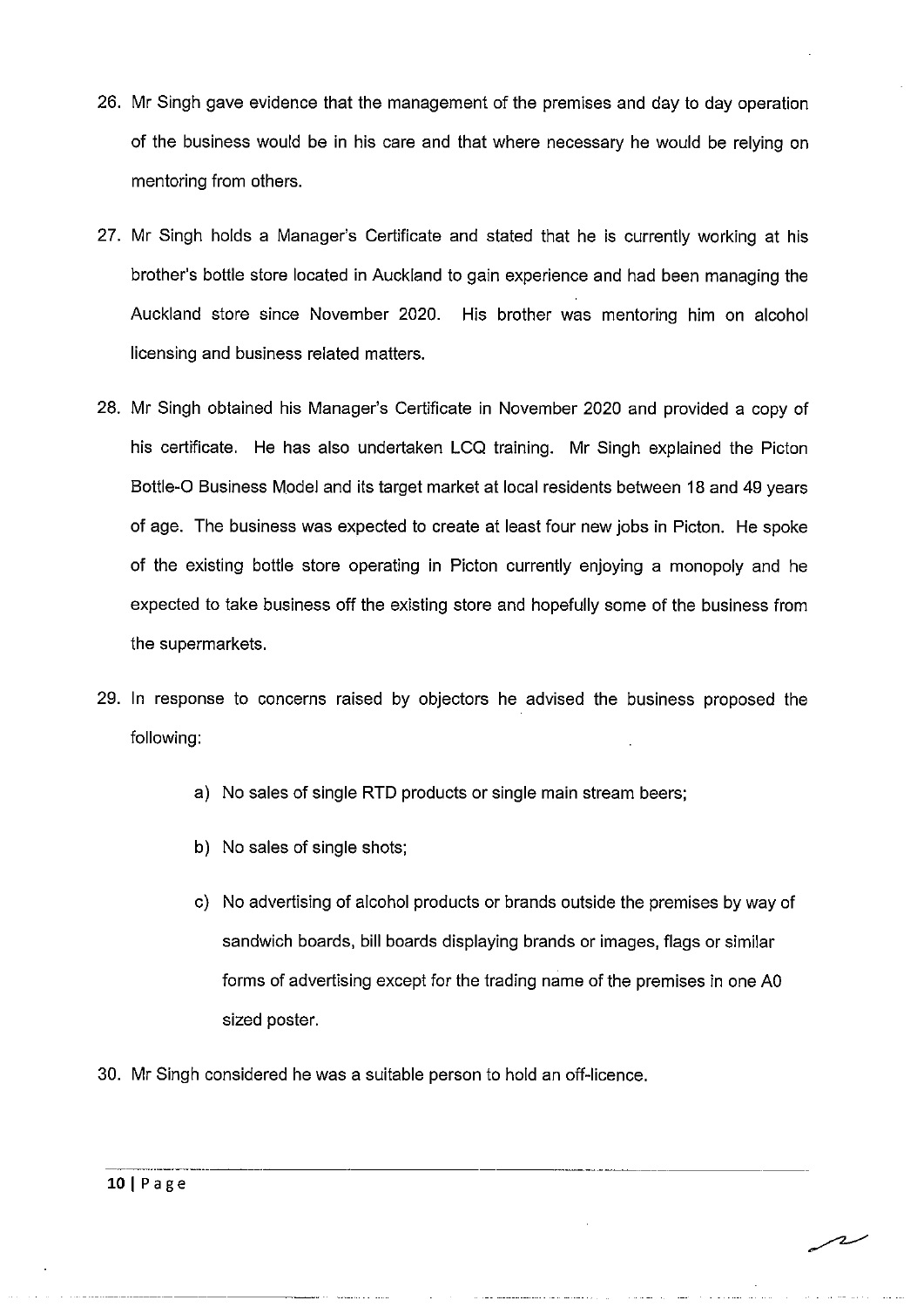- 31. Mr Singh advised the days and hours of business would be 10.00 am to 9.00 pm every day. This is at variance to the off-licence application which originally sought hours of 8.00 am to 11.00 pm every day.
- 32. Mr Singh gave evidence as to design and layout. He identified the various businesses operating from within the mall, describing Mariner's Mall as on the edge of the town centre with the nearest residential dwellings some distance away  $-70$  to 100 metres.
- 33. He stated there would be a single customer entrance accessed from High Street. He described the entrance to Mariner's Mall as being blocked to reduce accessibility to the premises. He provided a floor plan layout and described the sale of other goods and services as including low and non-alcoholic refreshments including juices and bottled mineral water, tobacco products including vaping products and a small range of snack foods.
- 34. Mr Singh stated that he and Mr Tajinder Janagal would be responsible for the overall management of the premises. He would be responsible for the day to day running of the premises with Tajinder continuing to be based in Auckland but visiting the store at least monthly.
- 35. He stated best practice would be for a minimum of three certified Store Managers to be employed at the premises and named Lovepreet Behniwal as a second Manager who will be employed. The remaining position would be filled locally.
- 36. Mr Singh stated that there would be intensive training *to* all staff every three *to* six months. He then spoke of his own position with his brother Lovedeep mentoring him. Lovedeep is the current owner of the bottle store in Auckland where Mr Singh is employed.
- 37. Mr Singh gave evidence around amenity and good order of the locality. He stated that he had not come across or heard of any issues with anti-social behavior or nuisance in the

11 | Page

al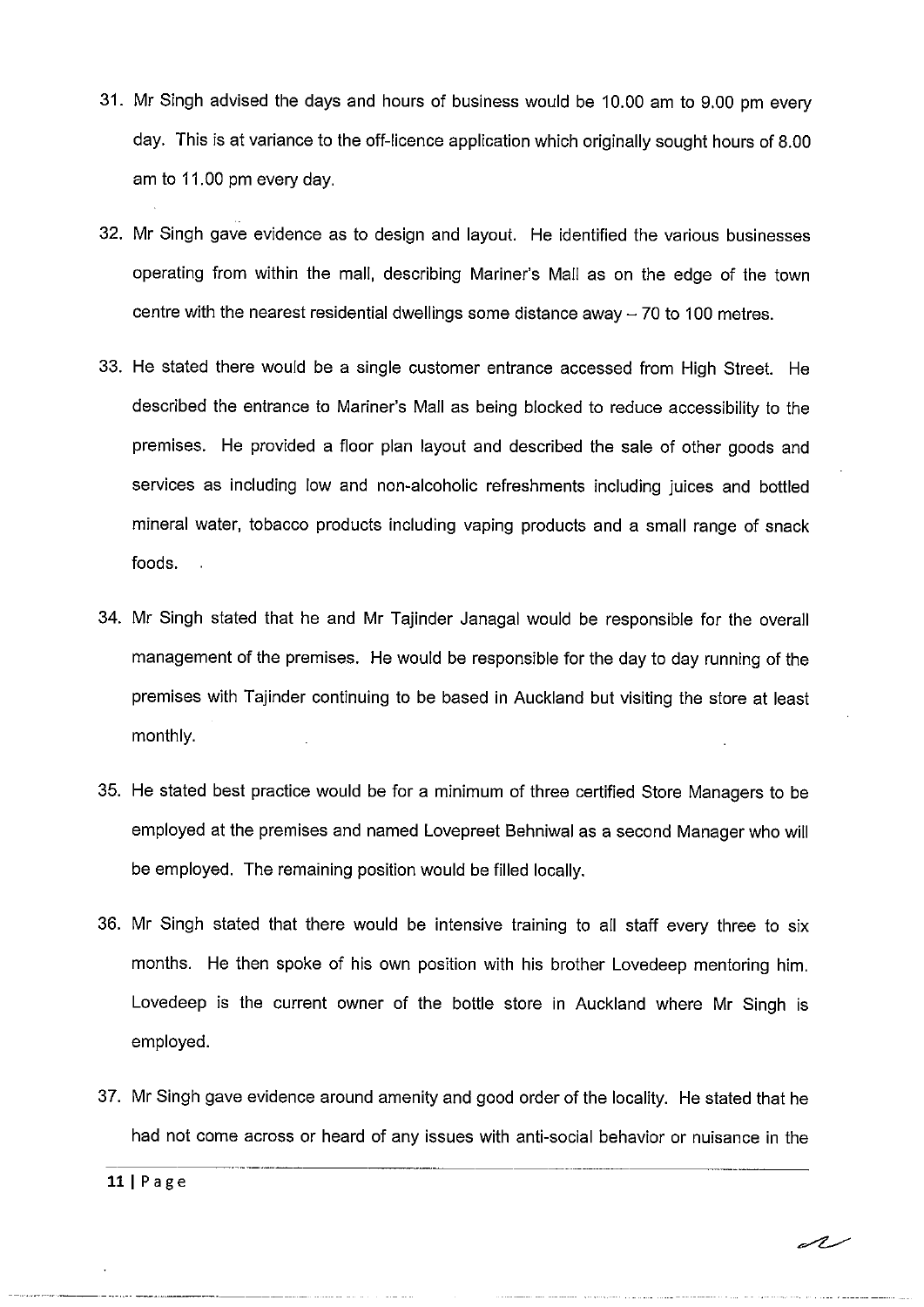locality of the premises. He stated his intention to install CCTV cameras on the interior and exterior of the premises.

- 38. Mr Singh stated he understood that several members of the community have expressed concerns about the number of liquor stores in Picton. He recognized that the issue of liquor stores was important as Picton has a wide range of deprivation index levels including some areas that have high deprivation score. He provided a map outlining the deprivation areas. He stated it was his experience that all homes located near the centre of Picton are generally neat and smaller; on the hills to the east and west of the town are far larger properties which belong to wealthier people. He concluded his view of the data by saying that while some deprivation scores may be at the higher end, it is his observation that most people in Picton live "good lives".
- 39. Mr Singh addressed concerns about the proximity of the premises to sensitive areas. He noted the following:
	- a) Shipwrecks (immediately next door)
	- b) Picton Library  $-52$  metres
	- $c)$  Te Atiawa Pouwhenua 33 metres
	- $d)$  Picton Skate Park 223 metres
	- $e$ ) Picton Kindergarten 294 metres
	- f) St Joseph's Catholic Church  $-$  197 metres
	- g) St Vincent de Paul shop  $-120$  metres
	- h) Picton Medical Centre  $-127$  metres (approximately)
- 40. While he understood and respected the concerns of the community, it was his view that the premises will not impact on these sensitive sites because it is not visible from most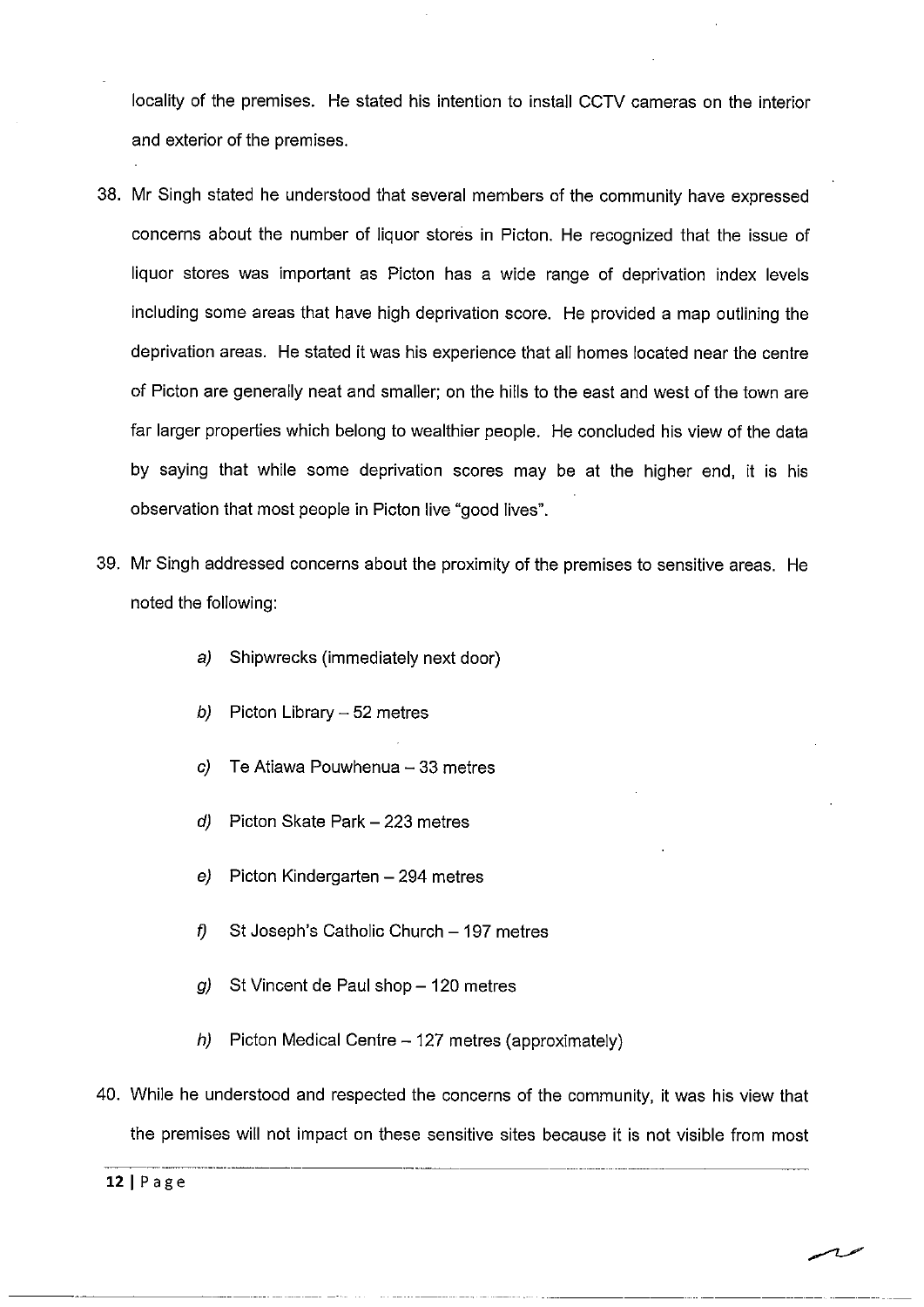sensitive sites.

- 41. Mr Singh stated he understood that exposing children to alcohol branding and advertising is a sensitive issue. He stated that the presence of children in the area is one of the reasons why there will be limited alcohol advertising on the exterior of the premises and that the windows will be partially frosted preventing small children from looking into the store. His search of the Shipwrecks' website stated it was perfect for kids up to 11 years of old so he thought that most children going to Shipwrecks would not be able to view into the shop interior.
- 42. Mr Singh acknowledged a claim by MOH and some objectors that he was not familiar with the Picton area or the surrounding sensitive sites. He stated that these claims were incorrect. He believed that this view by MOH and some objectors was likely formed due to the original application not identifying all sensitive sites and accepted this was an error and oversight on his part. He believed his familiarity with the sensitive sites was demonstrated by his ability to point out the surrounding business and sensitive sites during his phone call to the Inspector on 19 January 2021. He stated that his partner Tajinder Janagal has owned and operated a convenience store in Picton since 2015, and he has been visiting Picton on a regular basis since then. He stated his visits as being every 2 to 3 months.
- 43. The evidence given by Mr Singh in relation to the management and day to day running of the business varies substantially from the information contained in the original application lodged in September 2020. Mr Singh was clear in his evidence that he will be responsible for the overall management of the business.
- 44. The application for an off-licence dated 22 September 2020 (the application) states the following (inter alia):

a) Both Directors will be responsible for the overall management of the premises with Mr Singh moving to Picton and Tajinder visiting the store at least once a month. 13 I Page

سمص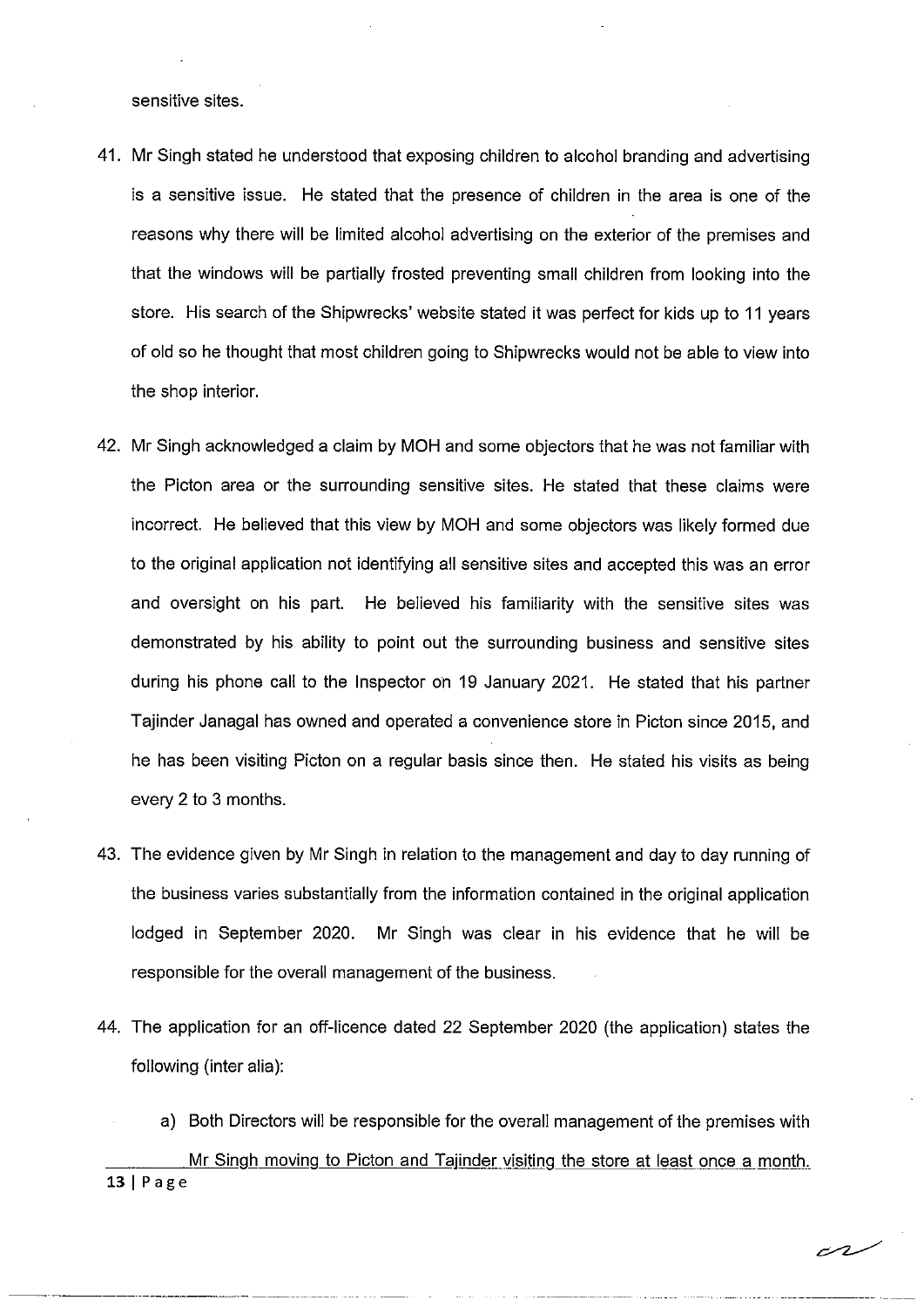Lovedeep Behniwai will move to Picton to manage the day to day running of the business;

- b) Environment there is no reason to believe that any neighbouring landowner or occupier will be disadvantaged by the issue of this licence;
- c) Within a 500 metre radius of the subject site, the following businesses have been identified:
	- Picton Medical Centre
	- Picton Kindergarten
	- St Joseph's Catholic Church
- d) The hours of business stated are Monday to Sunday, 8.00 am to 11.00 pm;
- e) The application contains a business plan which states that the business trading hours would be Sunday to Thursday, 9.00 am to 9.00 pm and Friday, Saturday· 9.00 am to 10.00 pm. Further, in summer the evening weekend hours would be extended by an hour.
- f) Social Responsibility Policy attached to the application states "During tastings water would be freely available".
- 45. We note the plan showing the interior layout of the premises contained in the application is at complete odds with later verbal evidence given by Mr Singh.
- 46. Mr Singh was questioned by the Committee and objectors in relation to his evidence. We concluded Mr Singh's response demonstrated he had no real depth of understanding in a number of areas. He said he had read the initial application. He acknowledged that he had failed to identify a number of sensitive sites and to deal with these in his evidence.
- 47. Following questioning we concluded Mr Singh displayed a superficial understanding of

-----··--·------------------~. 14 I Page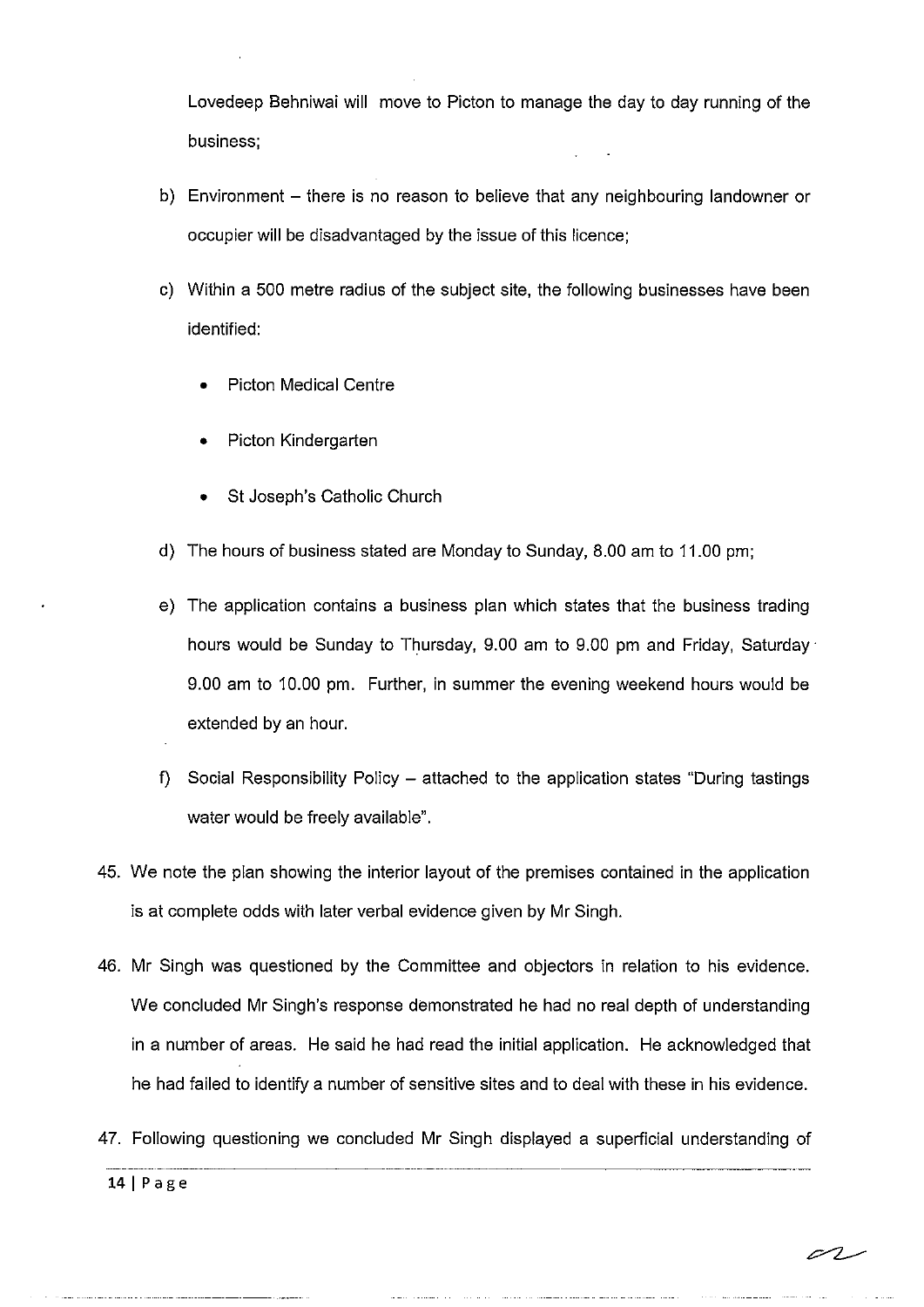the social make up of Picton and had no depth of understanding of the layout of the town. He had made no effort to engage with the local community in relation to the proposal to establish a bottle store at the premises. His visits around town were no more than a social stroll. He accepted under cross examination that he has been visiting Picton since approximately 2015 around four times annually. Much of his information has been relayed to him by third parties. He was not able to identify the local lwi.

- 48. We formed the view Mr Singh lacks experience in the sale and supply of liquor. He spoke of using his mentors to assist him. The mentors he referred to live in other parts of New Zealand.
- 49. Mr Singh was questioned by Ms Coral Hedley in relation to the census data he provided in his evidence and his understanding of ethnicity and its impact on alcohol related harm. He was unable to answer her questions. He had also quoted the wide range of deprivation levels in the area but his response to questions showed no understanding of what he was presenting.

#### **Case for the Objectors**

- 50. Ms Winter gave evidence as the Licensing Inspector for Marlborough District Council. Her report dated 2 February 2021 was provided to the applicant and Committee. Her report concluded that the granting of the licence was not consistent with the Act for the following reasons:
	- a) The likely effect of the location upon the amenity and good value of the area
	- b) The sufficiency of supply
- 51. Ms Winter gave evidence that she conducted a site visit on 13 January 2021 and satisfied herself as to the proximity and visual amenity the proposed off-licence had with respect to existing sensitive operations. She stated that from the High Street frontage of the proposed site she observed Shipwrecks' entrance, the St Vincent de Paul shop, the

 $15$ | Page

 $\mathscr{L}$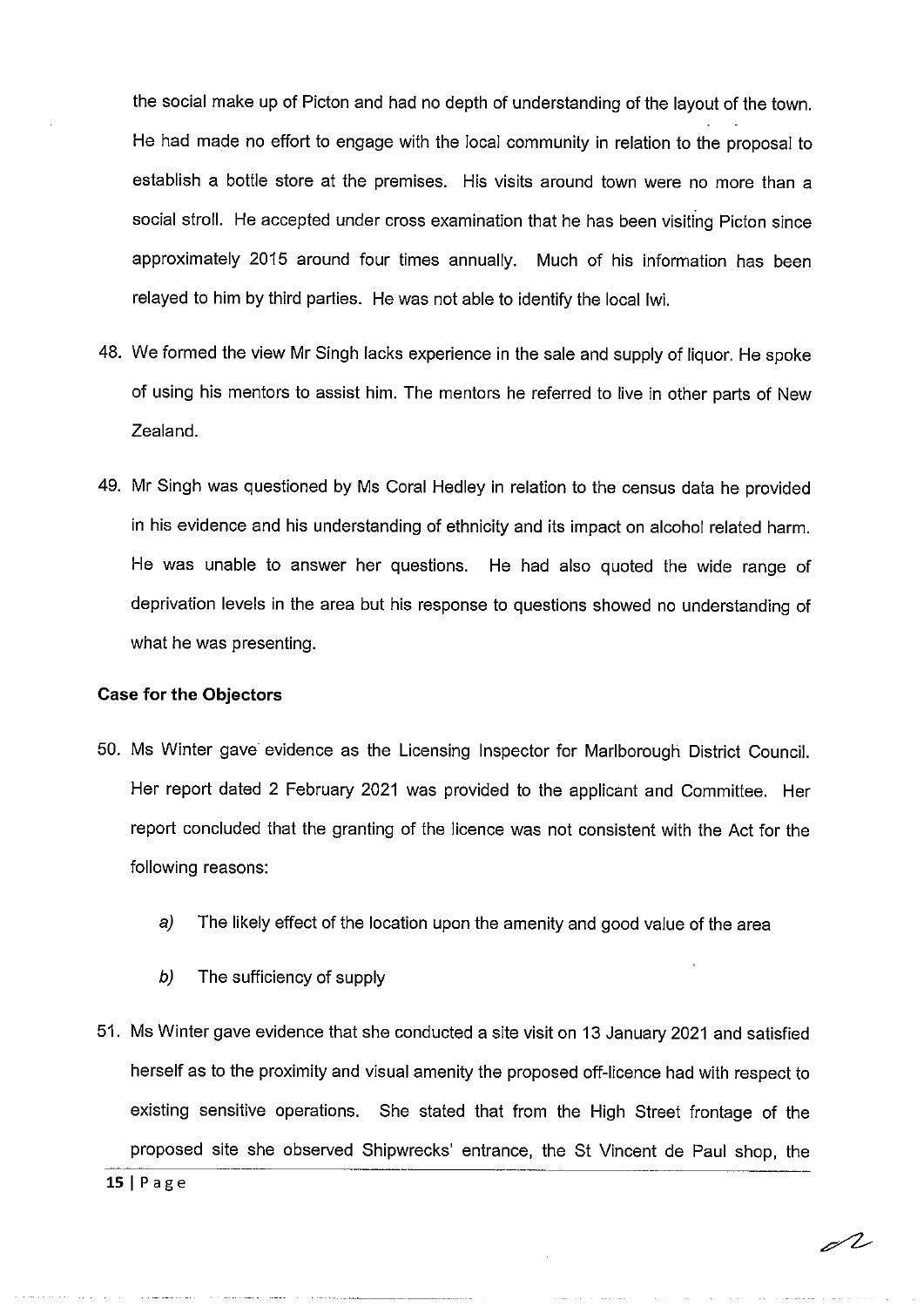Picton Library and the Te Atiawa Pouwhenua.

- 52. She stated that on 13 January 2021 she left a message for Mr Singh to call her to discuss the application. Mr Singh returned the call on 19 January 2021. Her evidence was that Mr Singh advised her of the Fresh Choice supermarket, the other bottle store nearby and the children's playground. The playground was not mentioned in the application nor was there any mention of the library or the Te Atiawa Pouwhenua. Ms Winter stated she concluded, following discussions with Mr Singh, the applicants do not have knowledge of the community where they intend to trade, or the impact of the visual presence of their store and supply of their goods may have on the sensitive operations in the immediate proximity.
- 53. Ms Winter also gave evidence as to the number of outlets currently in Picton. She advised that Picton currently has four off-licences, three of which are in close proximity to the proposed site.
- 54. When questioned by Mr Young, Ms Winter conceded that the extent of the advertising and size of the font used in advertising the store could lessen any impact.
- 55. Ms Hedley provided evidence on behalf of the Medical Officer of Health. In her evidence she stated she had had communication with both Mr Tajinder and Mr Singh. She met Mr Singh onsite on 23 October 2020. She stated that during her onsite interview with Mr Singh he admitted he was inexperienced in the licensing industry and advised it was his brother who managed the licensed premises in Queenstown and would be mentoring him on the job. At the time Mr Singh was residing in Ashburton. Ms Hedley gave evidence that during the onsite interview Mr Singh did not indicate any knowledge of the area or community in which the business would be operating. Ms Hedley stated that during the interview Mr Singh admitted that he had not read the application and that their agent had submitted on their behalf. This is in variance with the evidence of Mr Singh.
- 56. Ms Hedley also expressed the view that during the interview with Mr Singh it was not  $16$ | Page

 $\mathscr{L}_{2}$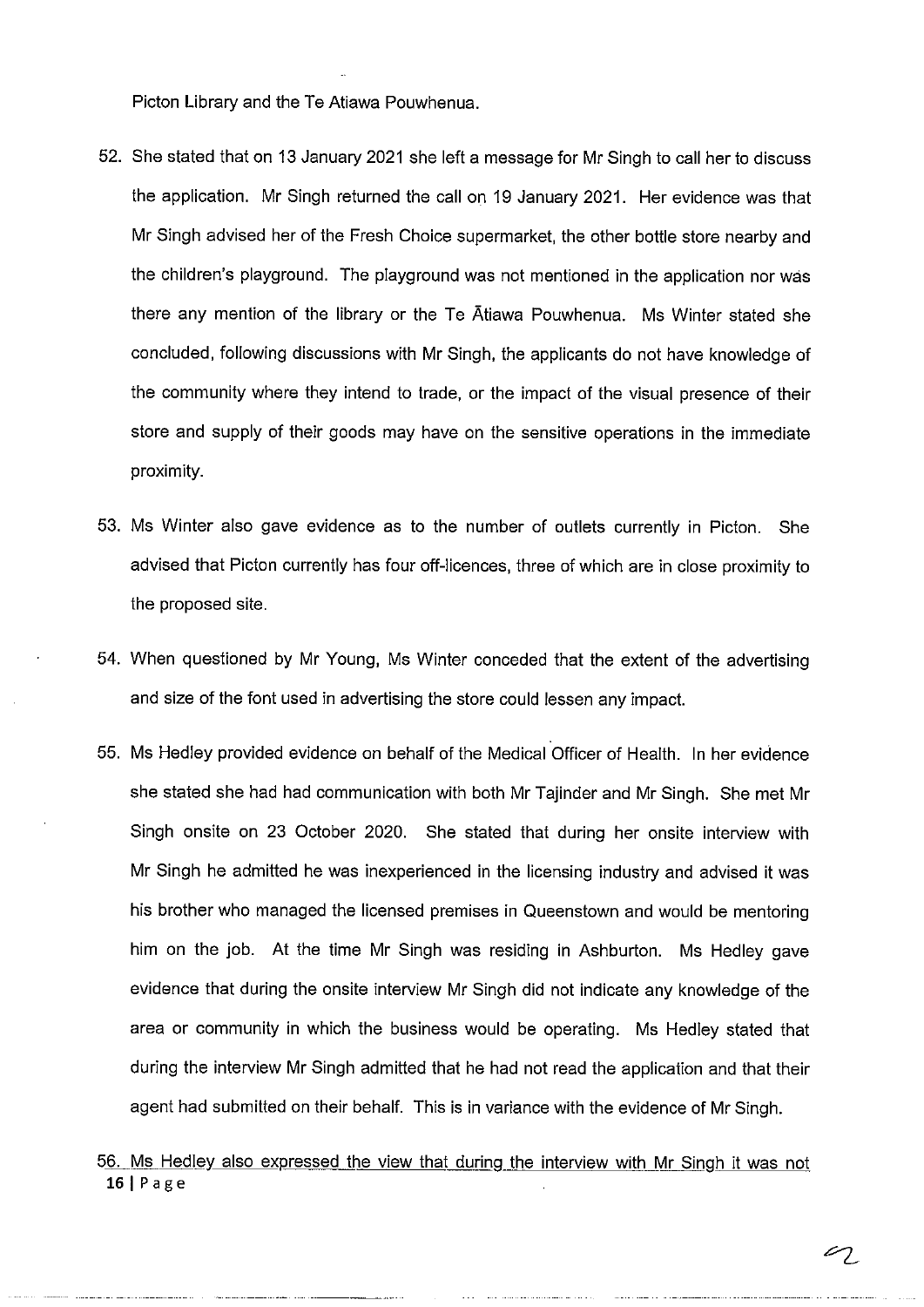clear to her how their management arrangements would work. She noted the application for the licence stated that under 'Staffing Requirements' the store will require five staff including the Store Manager and the intention would be to prioritise the employment of local staff including the Store Manager. Ms Hedley expressed concern about what she termed contradictory information noting an inaccurate or misleading application form may lead a potential objector not to pursue objection rights or result in an unnecessary objection being lodged.

- 57. Ms Hedley also provided evidence and quoted New Zealand and overseas research in relation to availability of alcohol increasing alcohol consumption, social deprivation and individual economic status and accepted what she believed to be the formula for offlicences in relation to population.
- 58. When questioned by Mr Young, Ms Hedley agreed that she had not read some of the research articles she had quoted in her evidence.
- 59. Gemma McKinley was called as a witness for the Medical Officer of Health and outlined her role as a Maori Warden. She described her role in the community as a Maori Warden in preventative work and the well-being of people in the community. She described working with locals and undertaking night patrols and concluded Picton to be a vulnerable town with very few services, transient people, non-Maori who have no support, vineyard workers on low incomes spending money on alcohol.
- 60. Under cross examination from Mr Young, Ms McKinley agreed that many of the issues with young people, particularly at night, were in the foreshore locality rather than upper High Street where the premises are located.
- 61. Ms Vanessa Eade on behalf of Te Atiawa o Te Waka-a-Maui Trust also gave evidence as a witness for the Ministry of Health. Her evidence was in relation to the intended locality of the premises being next door to Shipwrecks. She outlined the number of liquor outlets already operating in Picton and the close proximity of the premises to other outlets. She 17 | Page

cr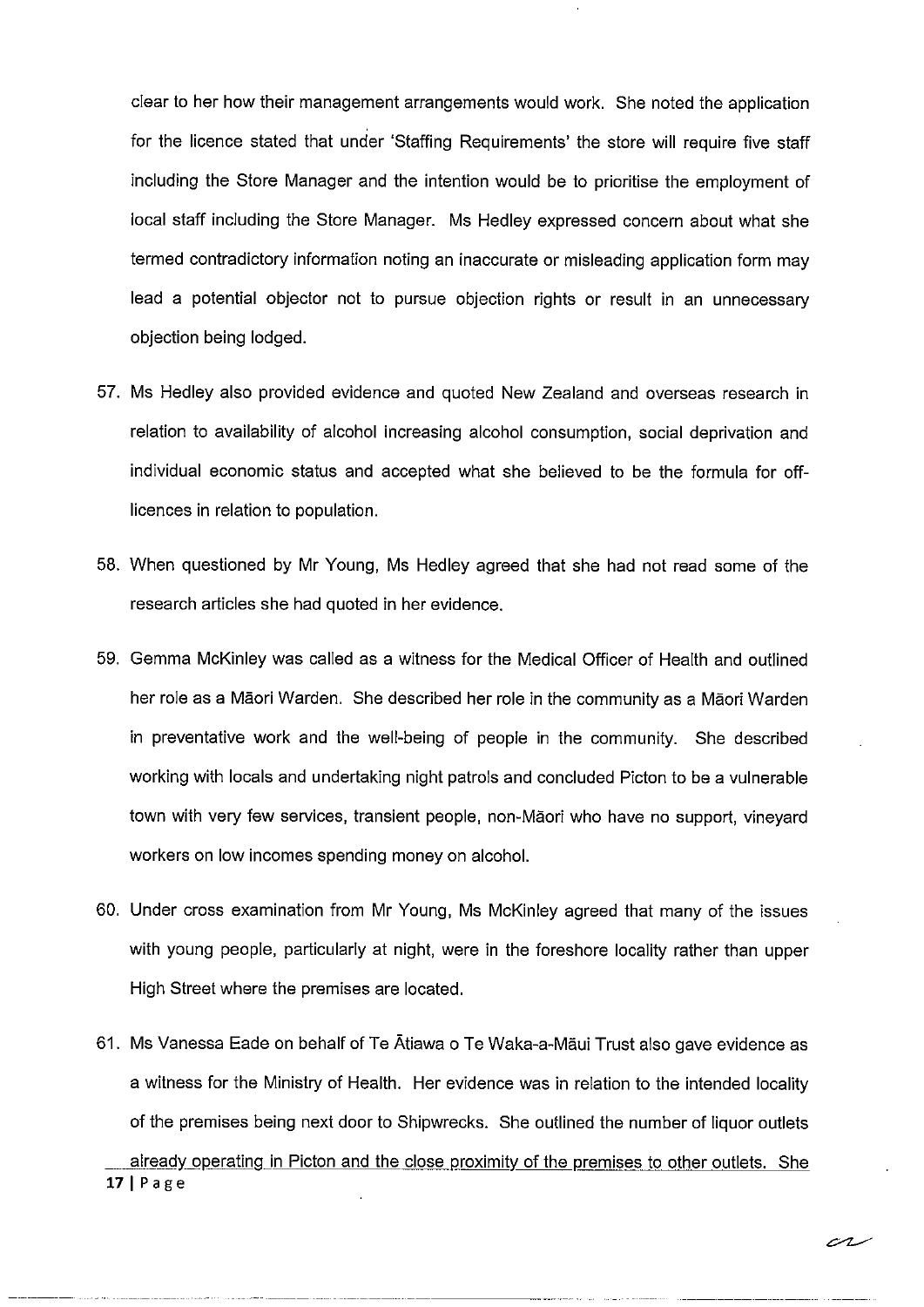concluded by saying that Te Atiawa o Te Waka-a-Maui Trust would like it on record that the Trust takes its role as stewardship of positive leadership, of whanau care and wellbeing seriously and so the Trust vehemently opposes the application.

62. Ms Marianne Govaerts gave evidence on behalf of St Vincent de Paul. She described the location of the St Vincent de Paul outlet in relation to the premises. She spoke of the purpose of St Vincent de Paul and its clientele; many with alcohol and addiction related issues. She described the location of the St Vincent de Paul shop as being where persons of no fixed abode frequent.

# **Closing Submissions**

63. By agreement, each party provided written submission:

# **Applicant**

- 64. Ms Winter provided closing submissions as Licensing Inspector. Her position in relation to the application was unchanged. Her submission related to the amenity and good order of the locality. She referred to the number of existing licences. In regard to the number of off-licences she noted four, three within 200 metres of each other; with two of these three being supermarket style where only wine and beer may be sold; the other an existing bottle store. She referred to current ratios of one off-licence to 1,175 people (population of Picton being 4,700). She referred to Masterton Liquor-v Jaquiery decision (2014) NZARLA 801 (19 November 2014) where the national average reference was given as one off-licence per 1,000 people.
- 65. Ms Winter also referenced (2012) NZLLAPH1370 Tony's Liquor Upper Hutt Ltd Case where the Authority concluded that any additional outlet creates price cutting.
- 66. Ms Winter also referenced the evidence of Marianne Govaerts and Gemma McKinley in relation to the harm existing in Picton around alcohol consumption. Ms Winter also 181Page

 $\mathbb{Z}^n$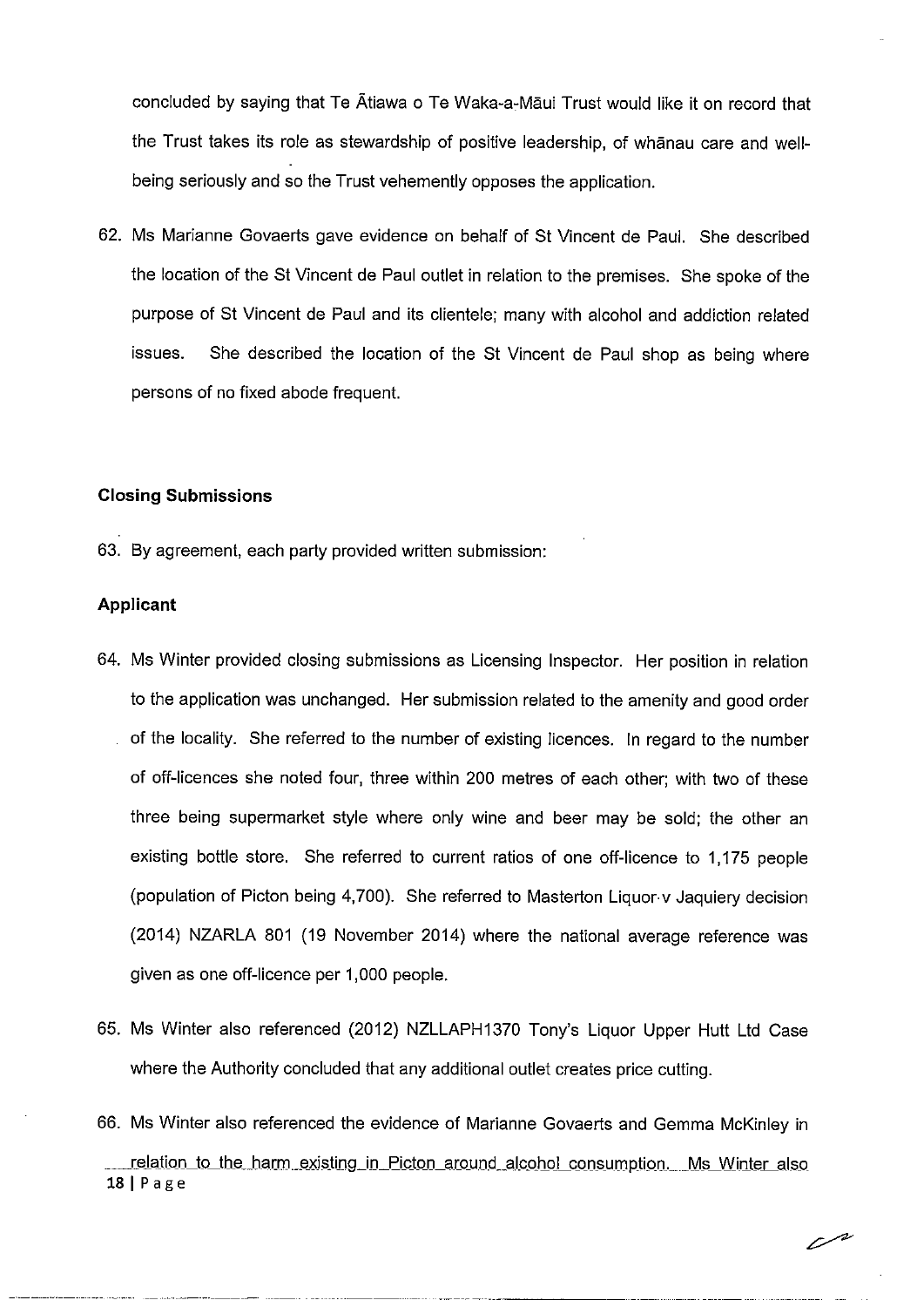expressed concern around the location of the premises and current use of the neighbouring nearby land such as Shipwrecks, library and Te Atiawa Pouwhenua. She also expressed concern regarding the location of the premises immediately adjacent to a children's playground. Further, she stated the applicant is yet to consider how deliveries to their premises will be made including how it is managed into the store and access from the store room.

### **Medical Officer of Health**

- 67. Ms Hedley provided a closing submission dated 4 May 2021.
- 68. She referred to the sensitive sites close to the proposed premises.
- 69. In relation to suitability of the applicant she summarised that suitability also includes the applicant's knowledge of the community and concluded that Mr Singh was unable to demonstrate his knowledge. She highlighted the number of inconsistencies in her inquiry and at the hearing which made it difficult to get a clear picture of how the premises will be managed and how the applicant intends to operate in a way to meet the objectives of the Act.
- 70. Ms Hedley covered the days and hours of operation and submitted that any reduction in hours would have little impact on the users of services within the immediately vicinity.
- 71. Ms Hedley also took issue with the evidence of Mr Singh in relation to design and layout of the premises including the frosting line on the window facing the footpath on High Street. His evidence in relation to the one customer entry point only lacked clarity as to restocking and where loading zones for stock would be located.
- 72. She also submitted in relation to the management of the premises, her view being that the application contained minimal and confusing information on systems, staff and training to be implemented that would minimise alcohol related harm.

ستصر

**19** I Page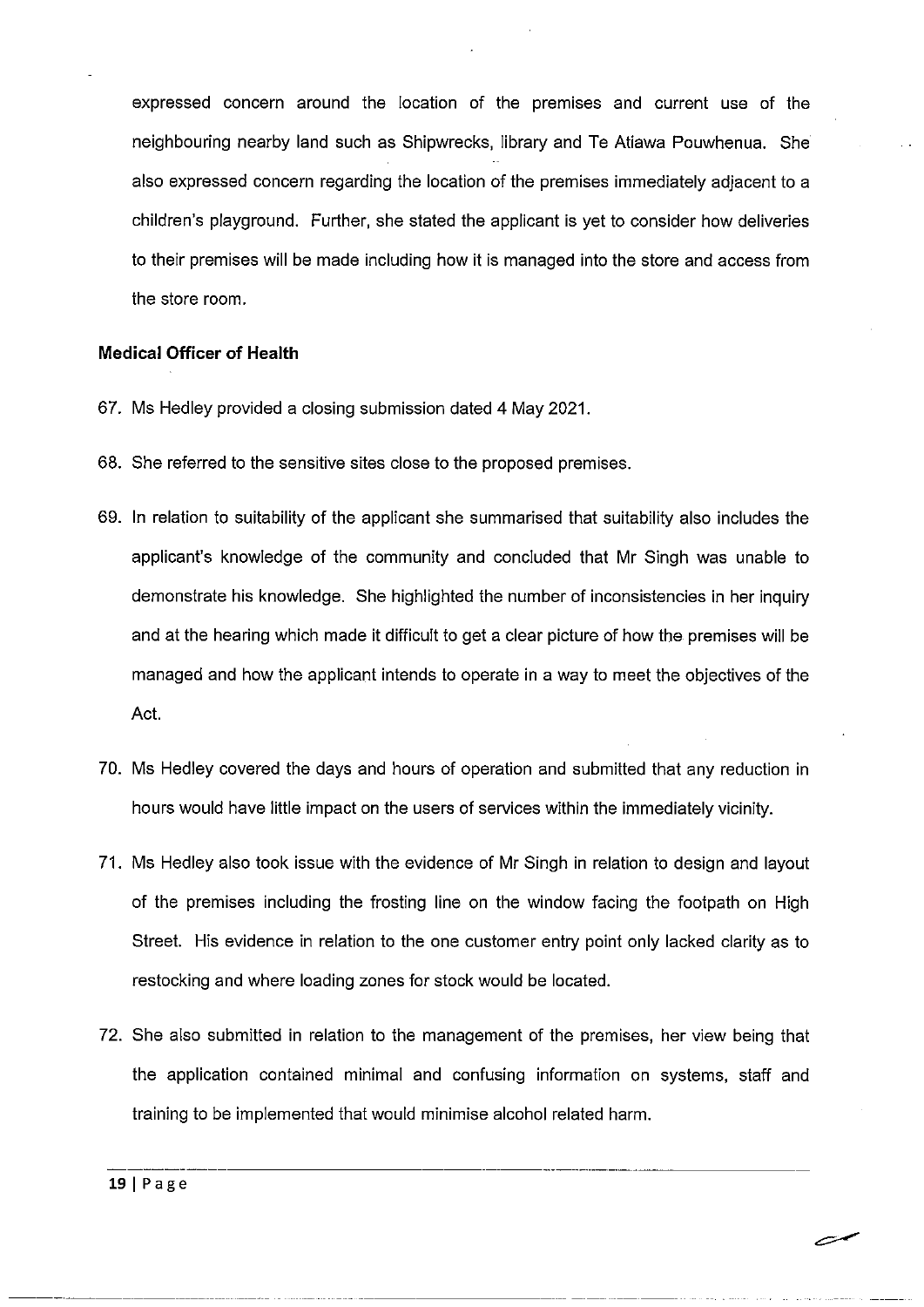- 73. Ms Hedley submitted in relation to amenity and good order noting there were already four off-licences in the township of Picton. Her view being that as a rule an increase in competition can lead to lower pricing. She submitted that with regard to population deprivation and ethnicity, Mr Singh was unable to demonstrate an understanding of the accepted links between deprivation and ethnicity and their contribution to alcohol related harm.
- 74. She also submitted in relation to the witnesses called by the Ministry of Health, Ms Gemma McKinley (Chairperson of the Marlborough Maori Warden) and by Vanessa Eade mandated by Te Atiawa o Te Waka-a-Maui Trust.
- 75. Her conclusion was that given what has been heard the Committee cannot be confident that the applicants have demonstrated they will be able to meet the criteria of s. 105 of the Act to minimise alcohol related harm.

### **Applicant's Submission**

- 76. Mr Young filed a submission on behalf of the applicant. He submitted the applicant has provided evidence of refinements to the application that are intended to respond to concerns set out in ihe Agency reports and in public objections. In summary the refinements are:
	- a) There will only be one public entrance (that being from High Street);
	- b) There will be no exterior alcohol brand or product advertising with the exception of a single AO poster which will have product and prices listed that can only be read at close range;
	- c) Windows will be partially or fully frosted;
	- d) The use of the green Bottle-0 livery will be limited;
	- e) The premises will have a comprehensive CCTV network;<br>
	20 LB 3.5.3.

#### **20** I Page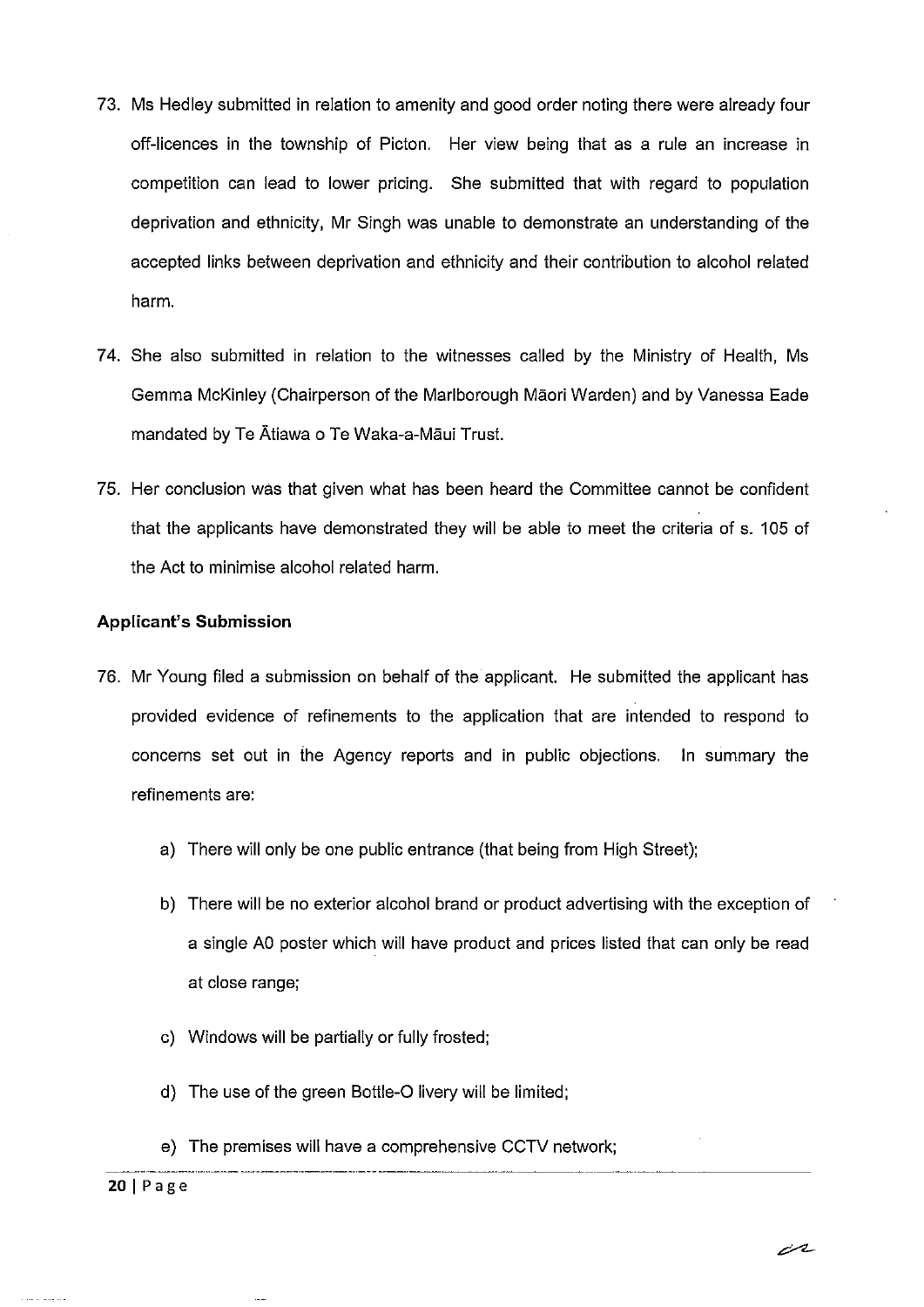- f) No sales of single RTD or mainstream beers;
- g) No sales of single shots; and
- h) Reduced trading hours of 10.00 am to 9.00 pm.

Mr Young also submitted on a number of matters discussed during the hearing and confirmed:

- a) Frosting of the windows;
- b) Revised floor area;
- c) Stock deliveries from external sources received at the Superette owned and operated by Mr Tajinder Janagal. Stock will be delivered by van or private vehicle to the premises three or four times per week;
- d) Loading of stock will take place through the principal entrance or sliding door near the storage area. The sliding door will not be available as an entrance or exit to customers and will only be open for short periods when stock is being unloaded;
- e) Exterior glazing adjoining the storage area will be fully frosted;
- f) The frosting can be a plain colour without image if the Committee so prefers.
- 77. Mr Young submitted that for Mr Singh the hearing was challenging and he was extremely nervous when giving his evidence. Mr Young also made comment on Mr Singh's evidence during the hearing.
- 78. Mr Young submitted that Mr Singh was criticised in relation to the identification of sensitive sites but concluded that under cross examination the Inspector accepted that any impact on the library or pouwhenua will be minor. He submitted that in the absence of Police opposition, the amenity and good order concerns must fall away.

Ox.

 $21$  | Page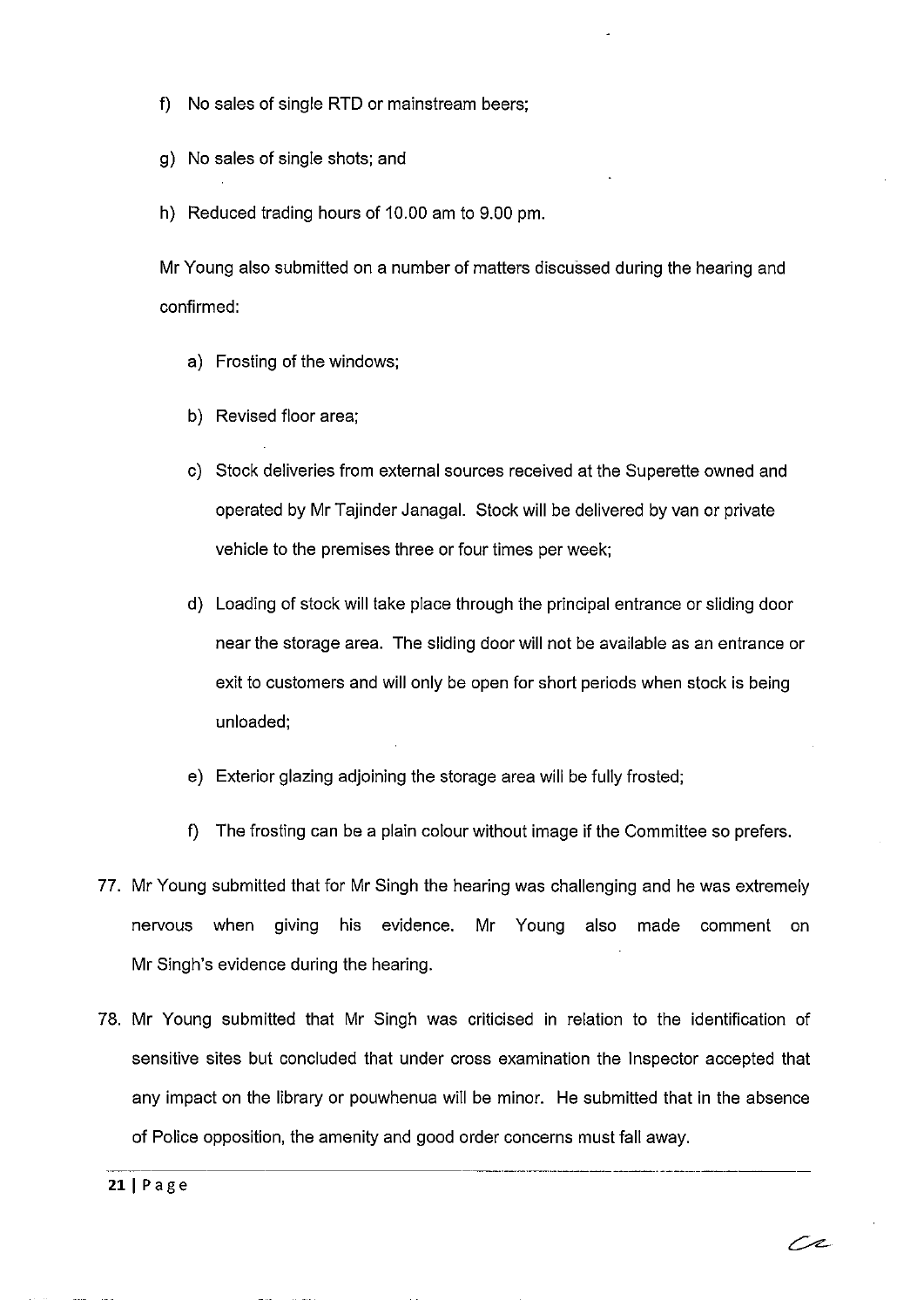- 79. Mr Young commented on the evidence of the Inspector as limiting her opposition of the potential impact on Shipwrecks.
- 80. Mr Young concluded by submitting that the matters set out in his opening submissions have not been challenged and the references and some decisions referred *to* by opposing parties failed *to* acknowledge crucial factual differences with those cases.

#### **Committee's Decision and Reasons**

- 81. The Committee has considered the evidence before us, including the submissions made by counsel for the Applicant. The Committee can only act on the information before us and the application of that to the criteria that we are required *to* consider. It is now well established that the process of considering applications is done in two-steps. First, to evaluate the application and evidence against the criteria in section 105 subsections (1)(b) to (k) and then *to* stand back and consider whether the grant of the application is consistent with and will achieve, the object of the Act which is the criterion in section 105  $(1)(a)$  and section 4 of the Act.
- 82. For completeness, we will address the criteria that we are required to consider pursuant *to* the Act, in that two-part process.

#### **Section 105(1)(b) Suitability of the Applicant**

- 83. There has been challenge *to* the suitability of the applicant by both Agencies. Primarily, the Agencies' concerns are based on lack of experience of the applicant Director, Mr Singh, who will be the face of the operation. The argument for Mr Singh is that he has extensive business experience having owned and operated his own businesses.
- 84. The evidence of Ms Hedley was that Mr Singh seemed vague in his response to questions when interviewed. The Committee when it asked questions of Mr Singh at the hearing, has formed a similar opinion.
- 85. The Committee is concerned that the application and the evidence presented by 22 I Page

سرح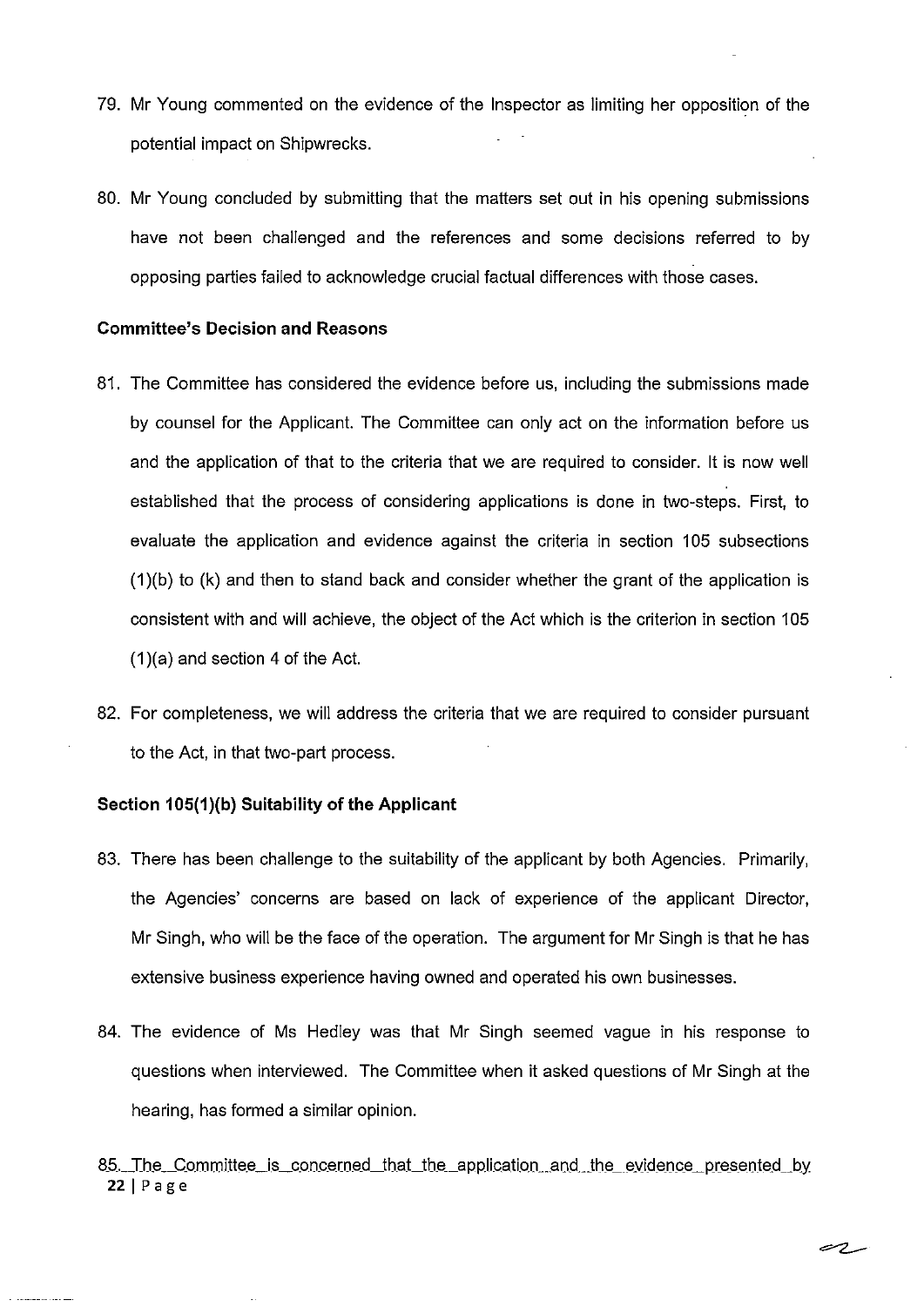Mr Singh is at odds in some material ways. This relates not only to the management of the business but also to the layout of the premises. The plan of the premises contained in the application is completely different to the plan submitted by Mr Singh at the hearing. Mr Singh gave evidence that there would only be one door used in the operation of the premises but later, when questioned about deliveries, made reference to the sliding door as an appropriate entrance for deliveries. We are now told that the intention is to have deliveries made to the Superette owned and operated by Mr Tajinder Janagal and from there they will be ferried *to* the premises.

- 86. Mr Singh's knowledge and understanding of the Picton area and community appears to us as being very poor. Mr Singh did not provide any evidence of effort to obtain such information and to satisfy himself as to these matters.
- 87. The decision on suitability comes down to the evidence before us at the time. The view of the Committee is that we share the concern of the Agencies. We were unimpressed with Mr Singh's evidence and assertions.

# **Section 105(1)(c) Relevant Local Alcohol Policy**

88. There is no relevant Local Alcohol Policy in existence at this stage. There is nothing to consider.

### **Section 105(1)(d) The days and hours of operation of the licence**

89. We acknowledge the applicant has sought to further reduce the trading hours sought in the application.

# **Section 105(1)(e) The design and layout of any proposed premises**

90. Mr Singh accepted in evidence that he has not made any contact with the building owner

ez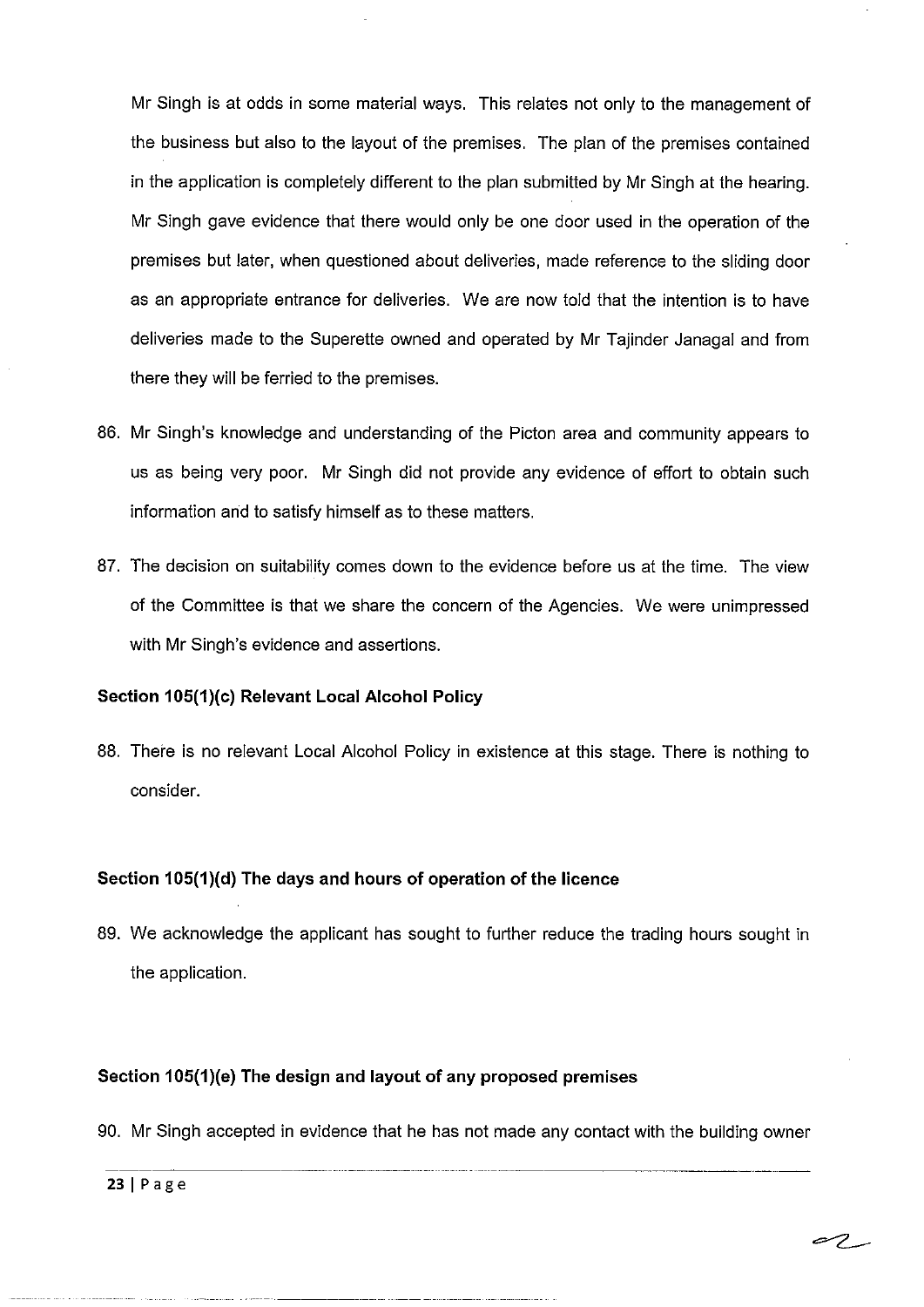in relation to a proposal presented at the hearing that the door exiting on to the mall ( opposite Shipwrecks) would be able to be legally secured as proposed by Mr Singh so that it can only be opened from the outside.

**Section 105(1 )(f) Whether the applicant is engaged in or proposes on the premises to engage in, the sale of goods other than alcohol, low-alcohol refreshments, nonalcoholic refreshments, and food, and if so, which goods** 

91. Mr Singh states he intends to sell alcohol and non-alcoholic drinks from the premises and also cigarettes and snack food generally associated with these types of businesses.

**Section 105(1)(g) Whether the applicant is engaged in or proposes on the premises to engage in, the provision of services other than those directly related to the sale of alcohol, low-alcohol refreshments, and goods, and if so, which services.** 

92. No other services are intended to be offered.

**Section 105(1 )(h) whether (in its opinion) the amenity and good order of the locality would be likely to be reduced, to more than a minor extent, by the effects of the issue of the licence.** 

- 93. This provision was the subject of extensive evidence by the Agencies and the bulk of the concerns of the other objectors surround this criterion. We are directed to the parameters of section 106(1) to have regard to a series of matters that relate to the locality.
- 94. Firstly we consider current and future possible noise levels. There is no evidence before us the current noise levels are unpleasant or excessive. It is unlikely that the grant of an off-licence would increase current noise levels in the immediate vicinity.
- 95. We are then required to consider current and future levels of nuisance and vandalism. With regard to the current and possible future levels, there is some difference of view.

سدس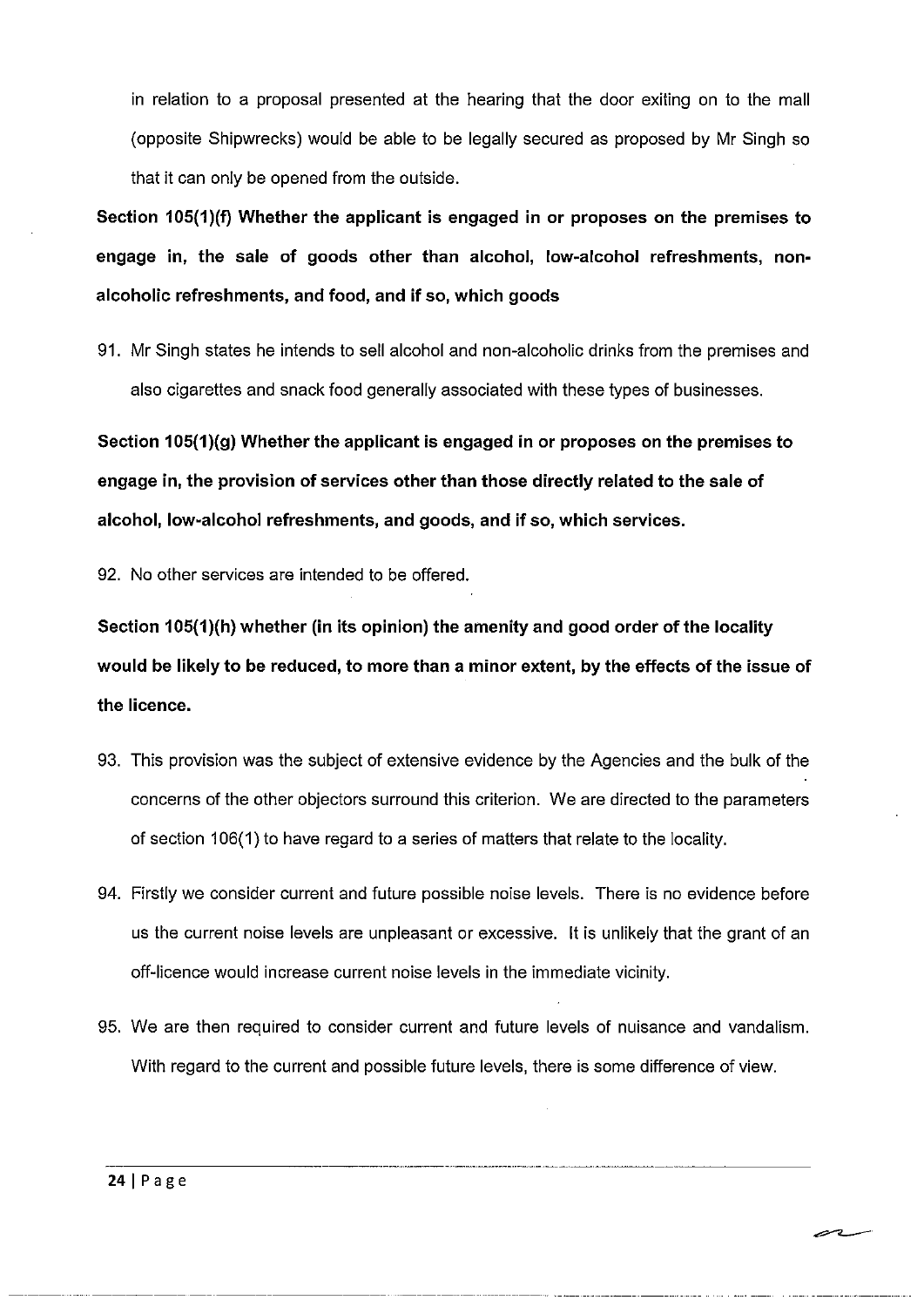**Section 105(1)(i) Whether (in its opinion) the amenity and good order of the locality are already so badly affected by the effects of the issue of existing licences that - It would be unlikely to be reduced further (or would be likely to be reduced further to only a minor extent) by the effects of the issue of the licence; but It is nevertheless desirable not to issue any further licences** 

96. No evidence was represented.

# **Section 105(1)(j) Whether the applicant has appropriate systems, staff, and training to comply with the law**

97. The information supplied to the Committee is that Mr Singh has obtained a Manager's Certificate and has completed training that would ensure compliance with the Act. Mr Singh obtained his Manager's Certificate late last year and says he is currently working for his brother in undertaking management and running of his brother's store in Auckland. Mr Singh also states that he will have another Manager working full time at the premises.

# **Section 105(1)(k) Any matters dealt with in any report of the Police, an Inspector, or a Medical Officer of Health made under section 103.**

98. The Inspector has filed a comprehensive report with the Committee pursuant to section 103(2) of the Act. We have also received reports in opposition from the Medical Officer of Health. We heard evidence from both of these objectors in relation to the deprivation and alcohol related harm.

#### **Section 105(1 )(a) The Object of the Act**

99. Holders of a licence must ensure that the sale and supply of alcohol is undertaken safely and responsibly and that the harm caused by excessive or inappropriate consumption of alcohol should be minimised. The question for the Committee is can we be satisfied having regard to the relevant factors set out in section 105 of the Act that the grant of an